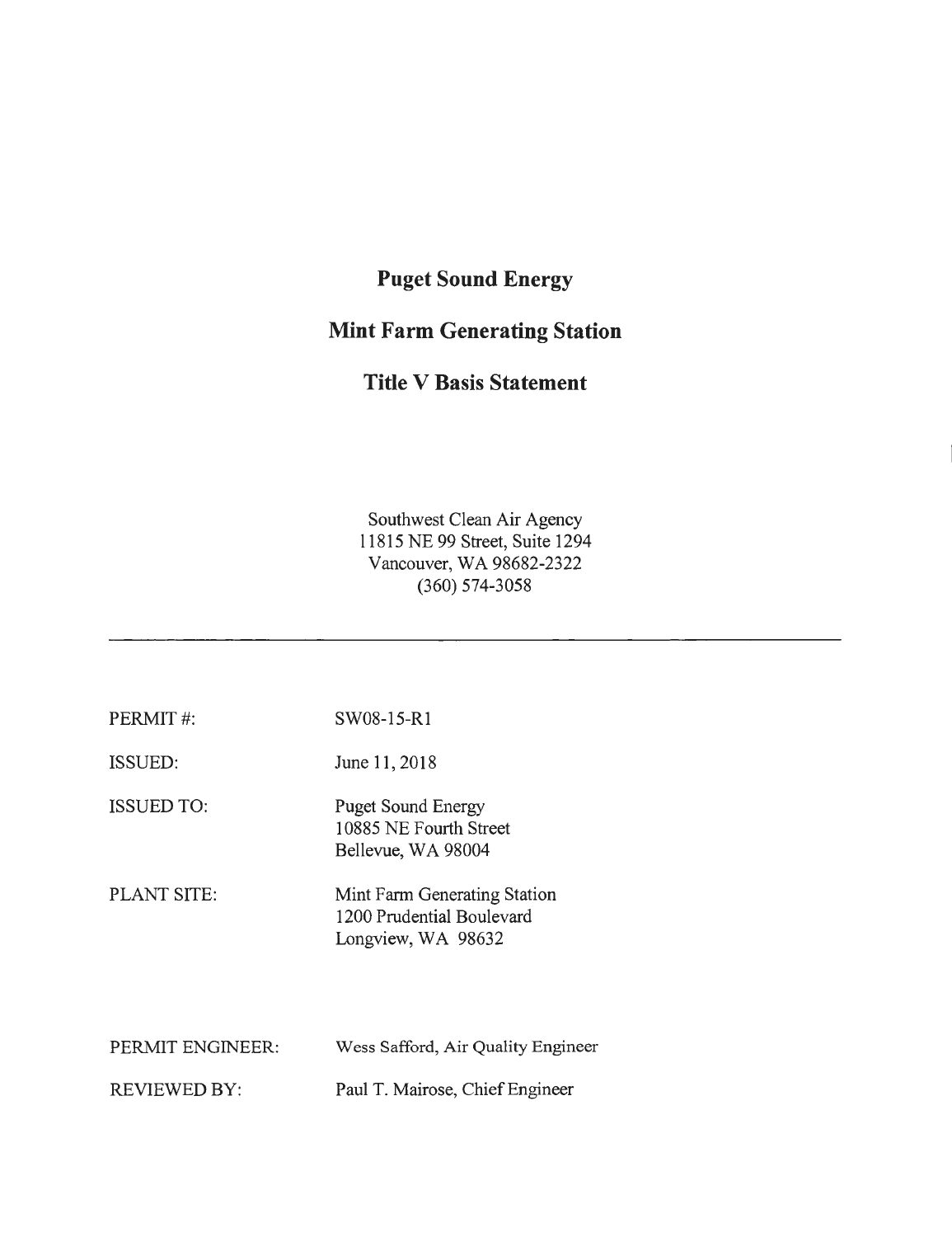# TABLE OF CONTENTS

| I.    |                                                                              |
|-------|------------------------------------------------------------------------------|
| II.   |                                                                              |
| Ш.    |                                                                              |
| IV.   | Explanation of Selected Permit Provisions and General Terms and Conditions 4 |
| V.    |                                                                              |
| VI.   |                                                                              |
| VII.  |                                                                              |
| VIII. |                                                                              |
| IX.   |                                                                              |
| Х.    |                                                                              |
| XI.   |                                                                              |
| XII.  |                                                                              |
| XIII. |                                                                              |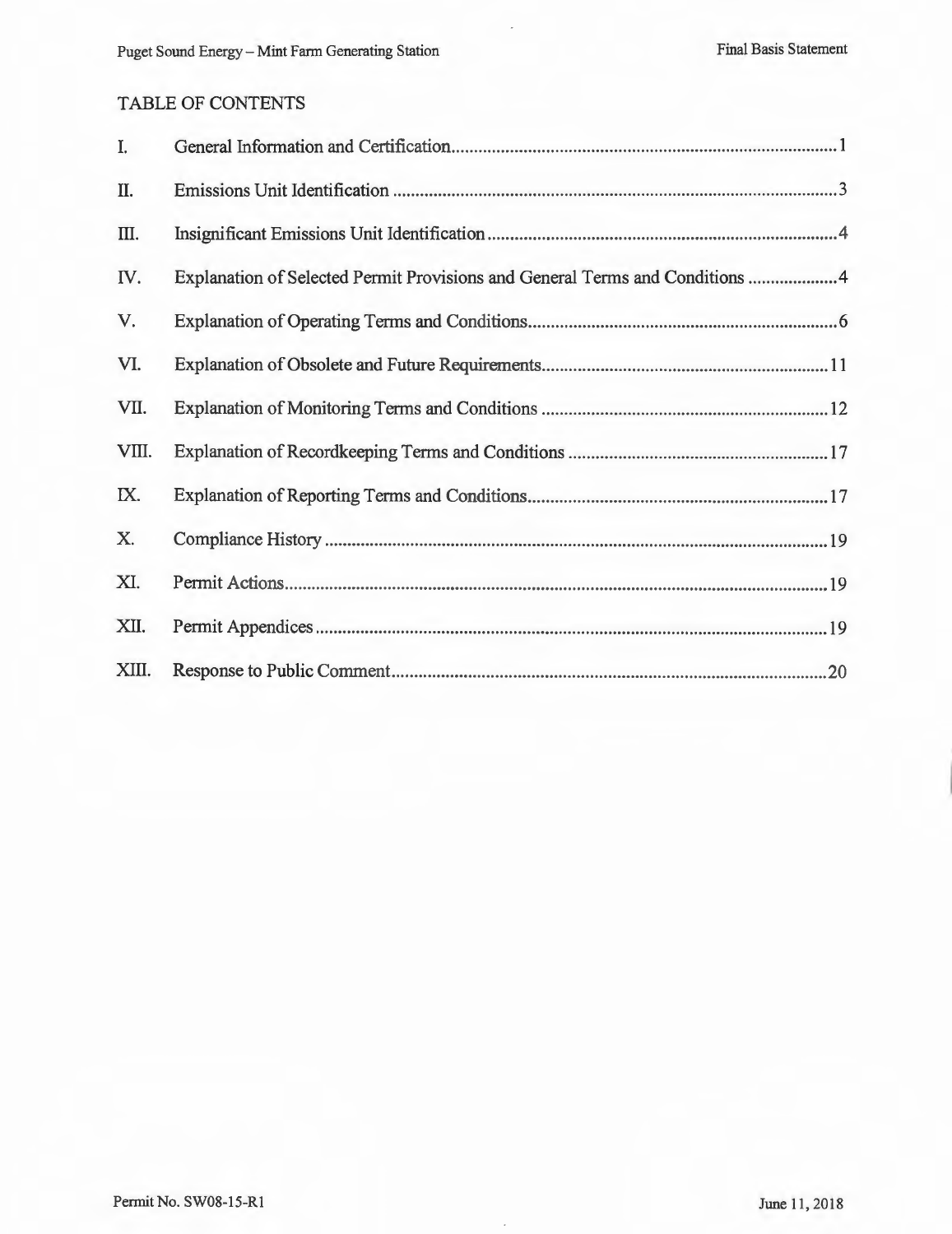# **I. GENERAL INFORMATION AND CERTIFICATION**

- 1. **Company Name:** Puget Sound Energy **2.** Facility Name: Mint Farm Generating Station **3. Parent Company:** Puget Sound Energy **4. Responsible Official:** Mark Carlson, Plant Manager **5. Facility Contact Person:** Ruth Juris, Senior Environmental Scientist **6. Unified Business Identification Number:** 602566990
- **7. SIC**/**NAICS** Code: 4911/221112

### **8. Basis for Title V Applicability:**

The facility is subject to the Title V Air Operating Permit program because it is an affected source under the Title IV Acid Rain program. The Mint Farm Generating Station is not a major source as defined in WAC 173-401-200(19).

#### **9. Purpose of Current Permitting Action:**

The purpose of the current permitting action is to issue a renewal Title V Permit.

The renewal Pennit incorporates the provisions of Air Discharge Permit (ADP) 17-3230, which was issued since the last Title V Permit was issued. ADP 17-3230 was issued to approve multiple component and control system upgrades for the combustion turbine and installation of a water injection system in the superheater section of the facility's heat recovery steam generator (HRSG).

#### **10. Attainment Area:**

The Mint Farm Generating Station (Mint Farm) is located in an area which is in attainment for all criteria pollutants.

#### **11. Facility Description:**

Mint Farm is a primary power generation facility located in Longview, Washington. Mint Fann is owned by Puget Sound Energy who purchased the facility on December 5, 2008. Mint Farm is configured as a natural gas-fired combined-cycle turbine facility (NGCC) with a fired heat recovery steam generator (HRSG) and associated support equipment. The facility operates a single combustion turbine (General Electric - Frame 7FA). Mint Farm has a nominal generating capacity of 319 megawatts (average annual conditions). All plant equipment functions in direct support of the combustion turbine and steam generator system. First fire of the combustion turbine occurred on September 21, 2007. The facility has a total of three emission units consisting of the Combustion Turbine/HRSG, Cooling Tower and Emergency Generator.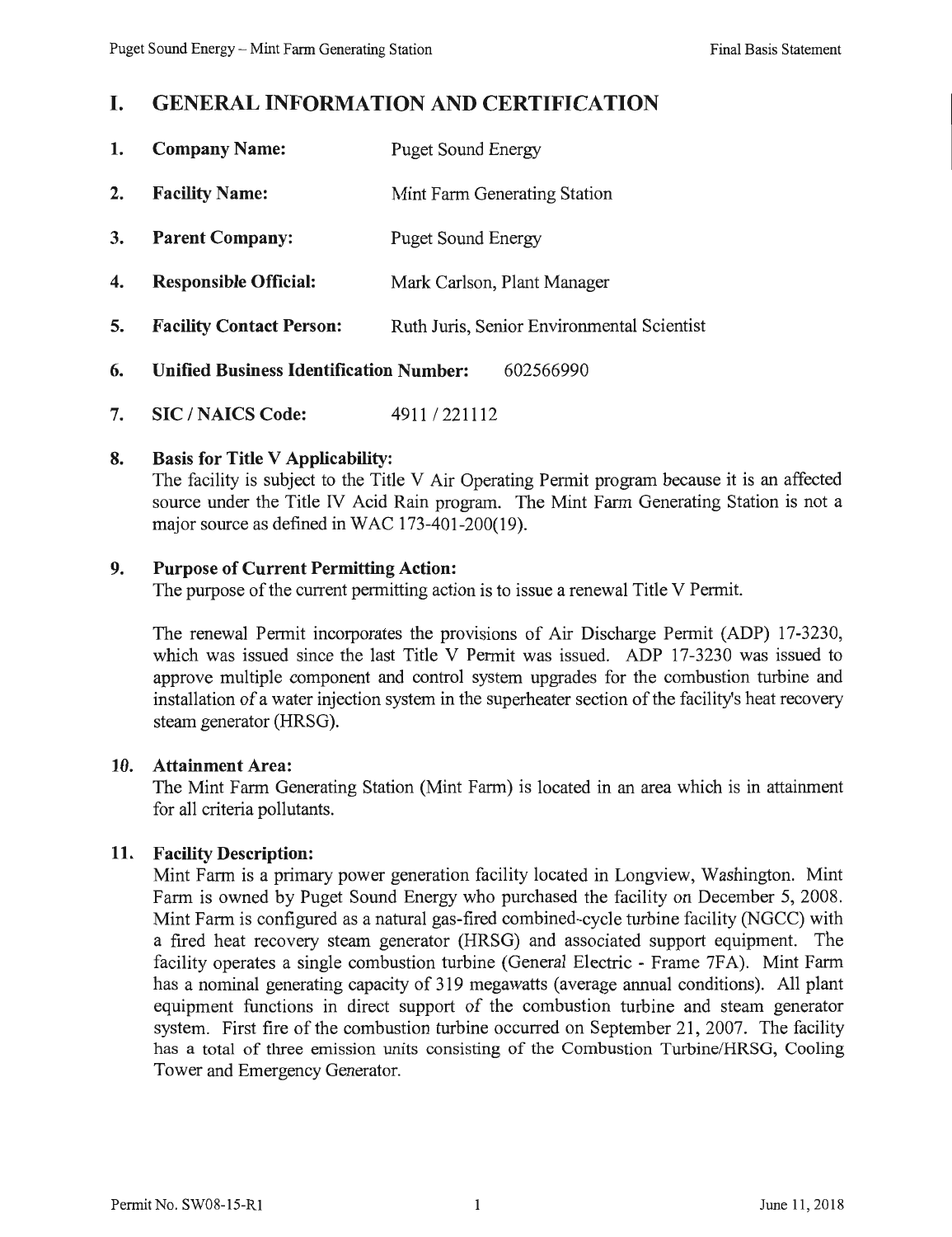# **12. Facility Permitting History:**

The following table lists each Air Discharge Permit (ADP) issued to the facility by SWCAA. Permits listed in italics bold contain no active requirements. The requirements may have been superseded, may have been of limited duration, or the equipment may have been removed.

| Permit<br>Number          | Permit<br>Application | Issue<br>Date        | <b>Permitting Action Description</b>                                                                                                                                                                                                                                                                                                                                                                                                                                                                                                          |
|---------------------------|-----------------------|----------------------|-----------------------------------------------------------------------------------------------------------------------------------------------------------------------------------------------------------------------------------------------------------------------------------------------------------------------------------------------------------------------------------------------------------------------------------------------------------------------------------------------------------------------------------------------|
| <b>Current</b><br>17-3230 | CO-975                | May 25<br>2017       | This permitting action:<br>Approved installation of General Electric's<br>$\bullet$<br>Advance Gas Path Upgrade on the Combustion<br>Turbine.<br>Approved installation of General Electric's Dry<br>۰<br>Low NOx 2.6+ Combustion Upgrade on the<br>Combustion Turbine.<br>Approved installation of new attemporation<br>piping and instrumentation changes in the<br>HRSG.<br>Approved replacement of the first compressor<br>۰<br>row blades in the Combustion Turbine with<br>upgraded components.<br>Removed Fuel Preheater emission unit. |
| Obsolete/Superseded       |                       |                      |                                                                                                                                                                                                                                                                                                                                                                                                                                                                                                                                               |
| 10-2929                   | CO-888                | April 4<br>2010      | This permitting action:<br>Removed Fire Pump emission unit.<br>Clarified Combustion Turbine/HRSG startup<br>۰<br>and shutdown provisions.<br>Revised NH <sub>3</sub> monitoring requirements<br>and<br>۰<br>$NO_X/NH_3$ minimization protocol.                                                                                                                                                                                                                                                                                                |
| 04-2571R2                 | $CO-843$              | February 25<br>2008  | This permitting action:<br>specifications<br>Revised<br>equipment<br>for<br>the<br>۰<br>diesel<br>previously<br>approved<br>emergency<br>generator.                                                                                                                                                                                                                                                                                                                                                                                           |
| 04-2571R1                 | $CO-821$              | November 11<br>2006  | This permitting action:<br>Approved installation of an 8.7 MMBtu/hr fuel<br>pre-heater.                                                                                                                                                                                                                                                                                                                                                                                                                                                       |
| $04 - 2571$               | $CO-777$              | September 16<br>2004 | This permitting action:<br>Renewed project<br>approval<br>originally<br>as<br>proposed in ADP Application CO-724.                                                                                                                                                                                                                                                                                                                                                                                                                             |
| 01-2342R1                 | $CO-724$              | May 6<br>2002        | This permitting action:<br>Approved the addition of duct firing and an<br>increase in nominal plant rating to 319 MW.<br>Permit was voided after expiration of 18 month<br>construction window.                                                                                                                                                                                                                                                                                                                                               |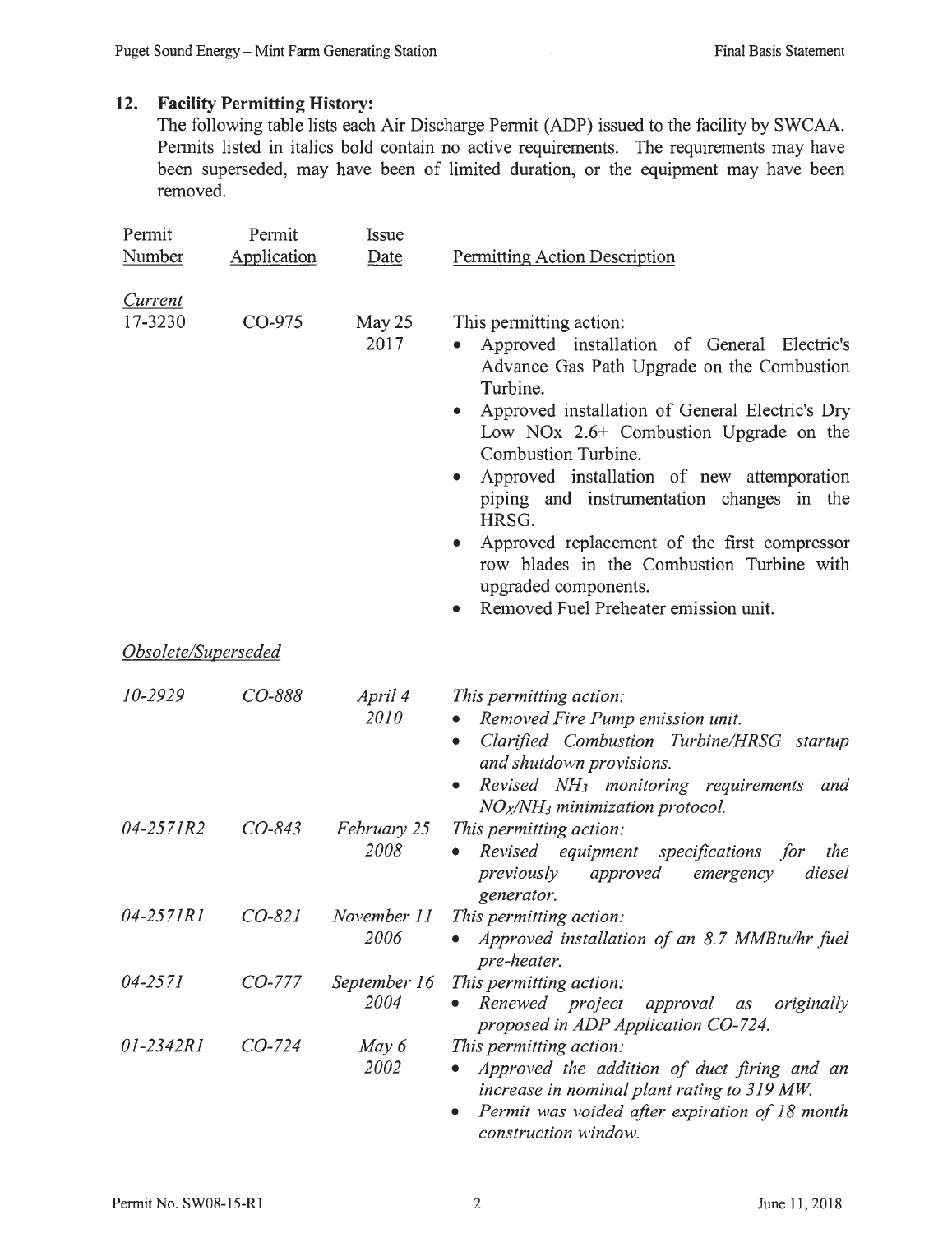| Permit      | Permit      | Issue  |
|-------------|-------------|--------|
| Number      | Application | Date   |
| $01 - 2342$ | CO-689      | June 4 |
|             |             | 2001   |

Permitting Action Description *This permitting action:* 

• *Approved construction of a combined cycle combustion turbine power plant with nominal plant rating of 248 MW* 

# **II. EMISSION UNIT INDENTIFICATION**

| ID              | <b>Generating Equipment/Activity</b> | <b>Emission Control</b>         |
|-----------------|--------------------------------------|---------------------------------|
| EU1             | Combustion Turbine/HRSG              | $Dry Low-NOX Combustor System,$ |
|                 | (GE Frame $7FA - 2,052$ MMBtu/hr)    | SCR/Oxidation Catalyst Systems, |
|                 | (Duct Burners - 458 MMBtu/hr)        | Low Sulfur Fuel                 |
| EU <sub>2</sub> | Cooling Tower                        | Drift Eliminators               |
|                 | $(77,000 \text{ gal/min})$           |                                 |
| EU <sub>3</sub> | <b>Emergency Generator</b>           | Low Sulfur Fuel                 |
|                 | $(Caterpillar - 824 bhp)$            |                                 |

### **EUl Combustion Turbine/HRSG**

One General Electric Frame 7FA natural gas fired combustion turbine equipped with dry low- $NO<sub>X</sub>$  combustors and a power augmentation system. As originally installed, the combustion turbine had a maximum rated heat input of 1,900 MMBtu/hr and a base-load rating of 169 MW of electrical power. The combustion turbine was equipped with General Electric's Advance Gas Path and Dry Low NOX 2.6+ upgrades in 2017, which increased maximum rated heat input and power output. The combustion turbine now has a maximum rated heat input of 2,052 MMBtu/hr and a base-load rating of 169 MW of electrical power.

The combustion turbine operates in conjunction with a triple pressure heat recovery steam generator (HRSG) used to generate steam from waste heat in the turbine exhaust. The HRSG is equipped with natural gas fired duct burners rated at 458 MMBtu/hr, which are used to provide supplemental heat. Steam from the HRSG drives a steam turbine with a base-load rating of 150 MW of electrical power. Combustion gases from the combustion turbine and duct burners are discharged to the atmosphere through a common exhaust stack at 165' above ground level.

Emissions from the Combustion Turbine/HRSG consist of NO<sub>x</sub>, CO, SO<sub>2</sub>, PM, VOC, NH<sub>3</sub>, HAPs, and TAPs. NO<sub>x</sub> and CO emissions from this unit are controlled through the use of a selective catalytic reduction (SCR) system and oxidation catalyst. The SCR system uses aqueous ammonia as a reducing reagent. Both catalyst beds are located within the HRSG.

This unit is subject to applicable requirements found in 40 CFR 60 Subpart KKKK.

### **EU2 Cooling Tower**

One mechanically-induced-draft, counter-flow, multi-cell cooling tower with a design water circulation rate of 77 ,000 gallons per minute. This cooling tower is used to service plant cooling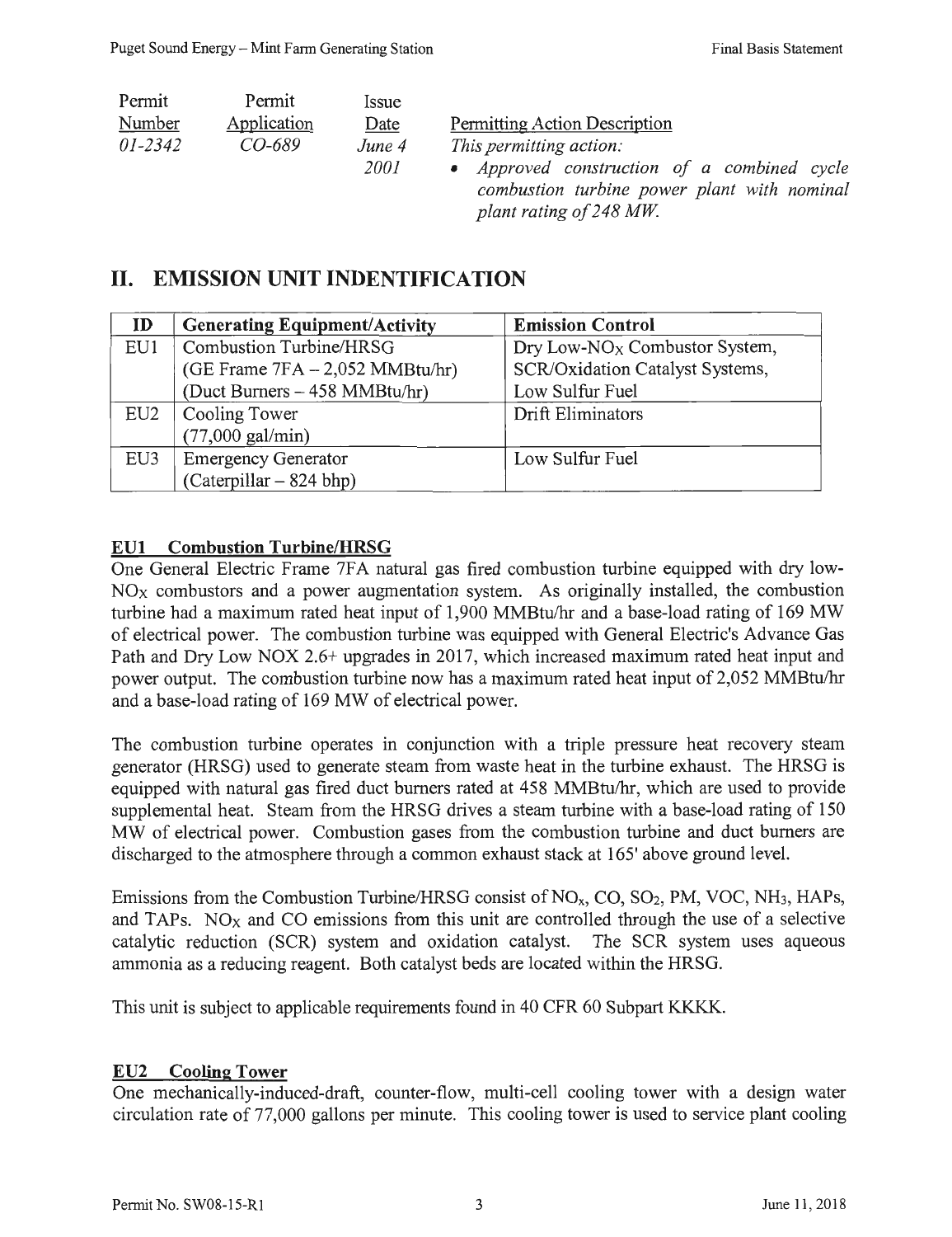needs including condensation of process steam from the steam turbine. The approved operating scheme allows cooling tower water to go through a maximum of 10 cycles of concentration.

Emissions from the Cooling Tower consist of PM. PM emissions are minimized through the use of high efficiency drift eliminators guaranteed to limit drift to a maximum rate of 0.0005%.

This emission unit is not subject to any requirements from 40 CFR Part 60 or 63.

### EU3 Emergency Generator

One emergency electric generator with a nominal rating of 550 kW. The electric generator is powered by a Caterpillar model 3412 diesel engine (s/n BPG00392) rated at 824 brake horsepower and manufactured in November 2002. Specific fuel consumption at full load is 43 gal/hr. This unit is used to provide electrical power to vital facility systems in the event of a complete loss of utility power.

Emissions from the Emergency Generator consist of  $NO<sub>X</sub>$ , CO, SO<sub>2</sub>, PM, and VOC. SO<sub>2</sub> emissions are minimized through the use of low sulfur diesel fuel.

This unit is subject to applicable requirements found in 40 CFR 63 Subpart ZZZZ.

# III. INSIGNIFICANT EMISSION UNIT IDENTIFICATION

Each emission unit listed as insignificant in the pennit application has been reviewed by SWCAA to confinn its status. The emission units were determined to be insignificant as follows:

There are no specifically identified insignificant emission units at this facility.

# IV. EXPLANATION OF SELECTED PERMIT PROVISIONS AND GENERAL TERMS AND CONDITIONS

#### P13. Excess Emissions SWCAA 400-107

SWCAA 400-107 establishes criteria and procedures for determining when excess emissions are considered unavoidable. Emissions that meet the requirements to be classified as unavoidable are still considered excess emissions and are reportable but are excused and not subject to penalty. Notification of excess emissions is required as soon as possible and shall occur by the next business day following the excess emissions event. Excess emissions due to startup or shutdown conditions are considered unavoidable if the permittee adequately demonstrates the excess emissions could not have been prevented through careful planning and design. Upset excess emissions are considered unavoidable if the permittee adequately demonstrates the upset event was not caused by poor or inadequate design, operation, maintenance, or other reasonably preventable condition, and the permittee takes appropriate corrective action that minimizes emissions during the event, taking into account the total emissions impact of that corrective action.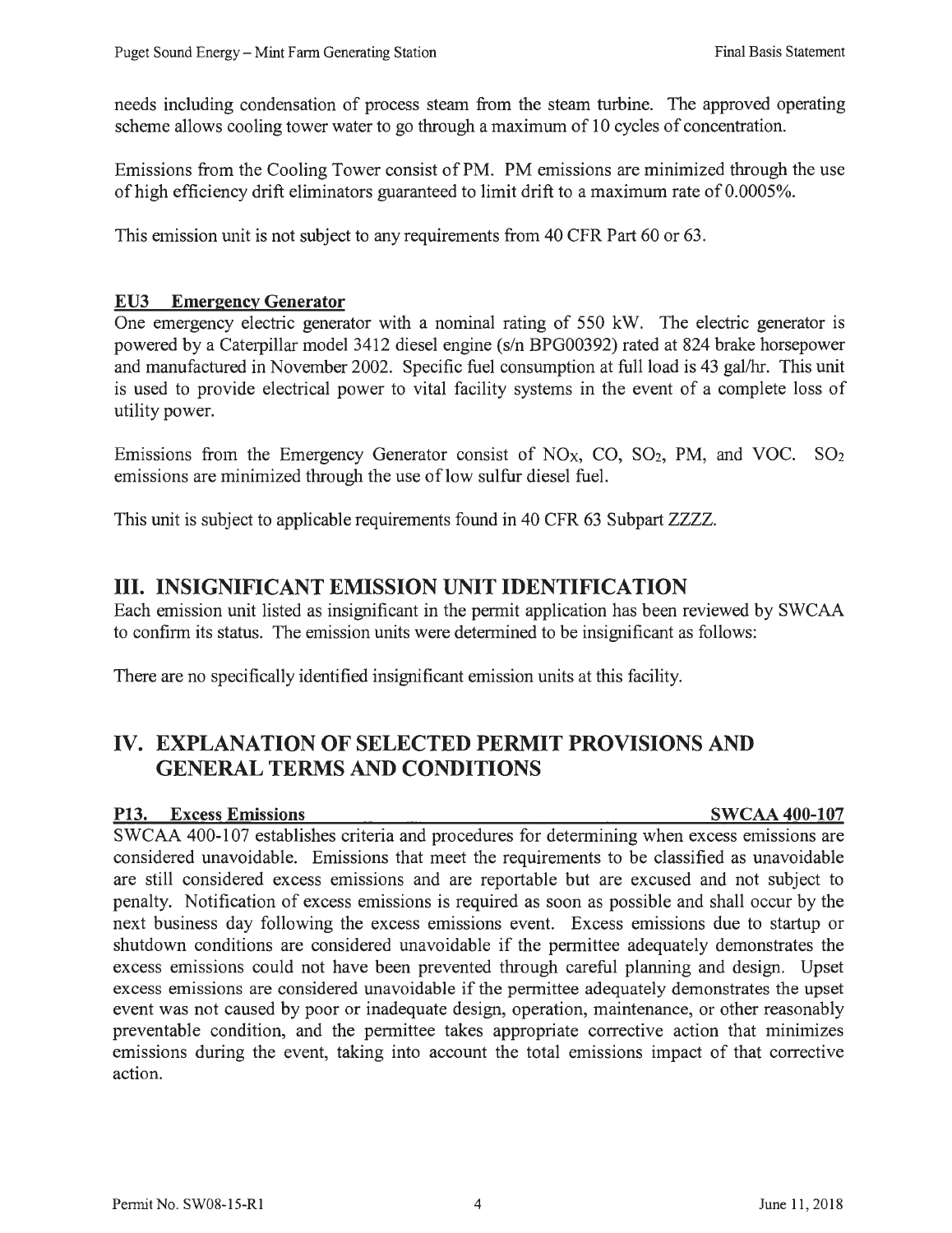#### **GS. Permit Renewal WAC 173-401-710(1)**

An Air Operating Permit has an effective term of 5 years from the date of final issuance. Pursuant to WAC 173-401-710(1), the Permit specifies a date by which a renewal application is required to be submitted to SWCAA.

A preliminary renewal application for this facility must be submitted no later than 12 months prior to pennit expiration. A complete renewal application must be received no later than 6 months prior to pennit expiration. Early submittal of a preliminary application is intended to provide SWCAA with the opportunity to review the application for completeness and allow the pennittee sufficient time to amend the application, if necessary, prior to the final submission date.

### **WAC 173-400-117, WAC 173-400-700 WAC 173-460 SWCAA 400-109, SWCAA 400-110 SWCAA 400-820**

#### **GS. New Source Review**

Construction or modification of an air pollution source is subject to review to ensure that applicable emission standards are met and appropriate control technology is employed. The program under which a new source or modification is reviewed depends on the type and quantity of potential air emissions associated with the project. New sources or modifications meeting the definition of a 'major stationary source' and located in attainment or unclassified areas are subject to review under the Prevention of Significant Deterioration (PSD) program administered by the Department of Ecology. New sources or modifications meeting the definition of a 'major stationary source' and located in a nonattainment area and minor (area) sources are subject to review under SWCAA's new source review program. New sources or modification of existing sources that increase the emission of toxic air pollutants are subject to review under SWCAA's toxic air pollutant program, which implements the February 14, 1994 version of WAC 173-460.

### G9. Portable Sources SWCAA 400-110(6)

 $\overline{\text{SWCAA}}$  400-110(6) establishes procedures for approving the operation of portable sources of air emissions that locate temporarily at project sites. These requirements are general standards, and apply to all portable sources of air contaminants. Equipment commonly subject to these conditions include emergency generators, engine-powered pumps, rock crushers, concrete batch plants, and hot mix asphalt plants that operate for a short time period at a site to fulfill the needs of a specific contract. Portable sources exempt from registration under SWCAA 400-101 are also exempt from SWCAA 400-110 and not subject to the portable sources requirements.

### **G16. Chemical Accident Prevention Provisions 40 CFR 68**

None of the processes at the facility currently store or handle affected substances in quantities large enough to trigger applicability of the provisions in 40 CFR 68. The primary material of concern at this facility is bulk aqueous ammonia, which is stored onsite for use in the turbine's SCR system. The existing storage tank has a physical capacity less than the applicable threshold for <20% aqueous ammonia so the regulation does not apply. However, the regulation has been included in the general terms of the permit in order to address future operations that may store or handle substances that are subject to the regulation.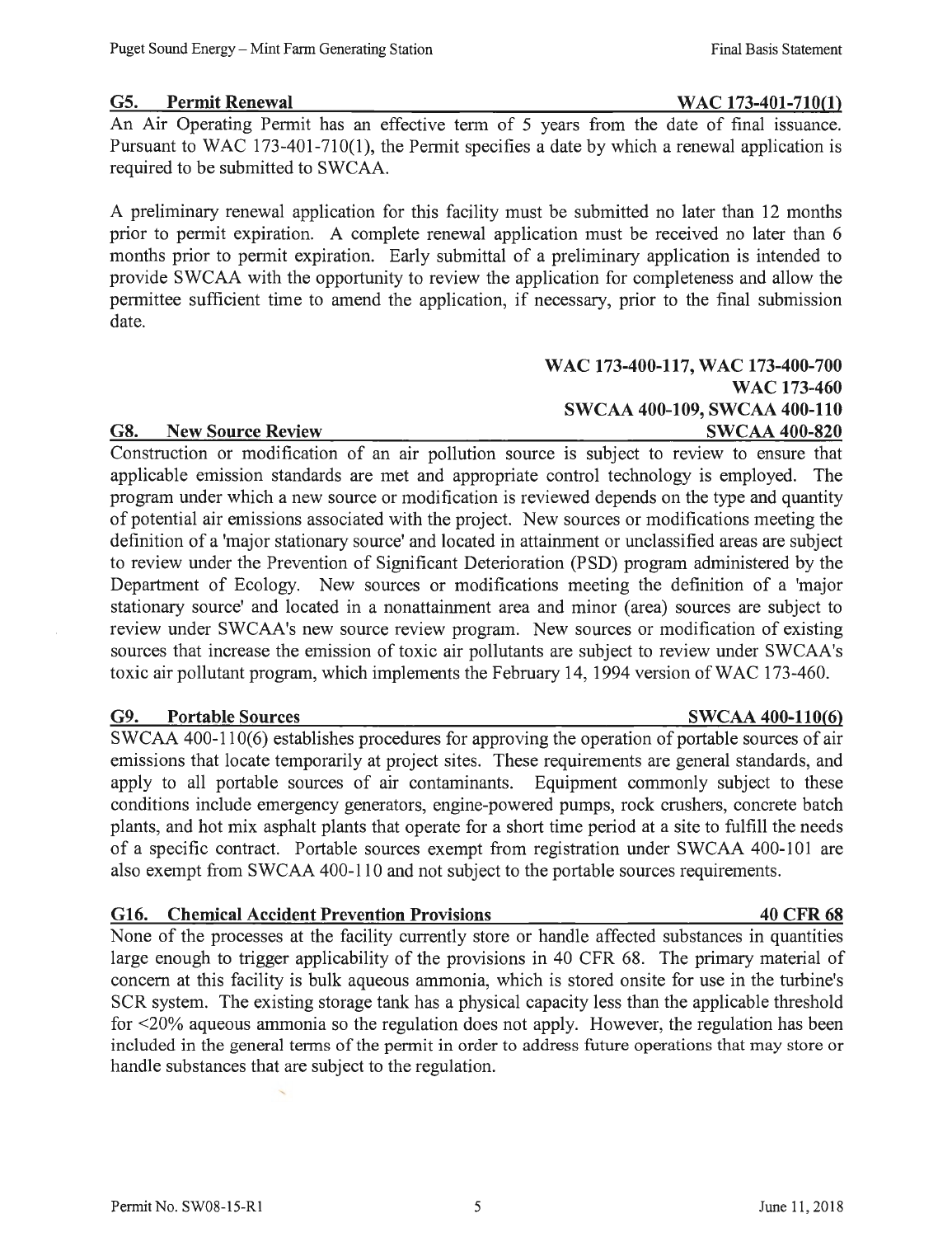#### **G17. Reporting of Emission of Greenhouse Gases WAC 173-441**

WAC 173-441 requires owners and operators to quantify and report emissions of greenhouse gases from applicable source categories if actual emissions from their facility are ten thousand metric tons  $CO<sub>2</sub>e$  or more per year. Annual greenhouse gas emissions from this facility are greater than ten thousand tons so the facility is subject to the reporting program. The reporting program is administered by Ecology, and all required reports are to be submitted directly to that agency. SWCAA generally receives copies of each report, but report review and approval of calculation methodology is performed by Ecology.

### **V. EXPLANATION OF OPERATING TERMS AND CONDITIONS**

#### **Req 1 through Req 8**

#### **General Standards for Maximum Emissions SWCAA 400-040**

Req **1** through Req 8 incorporate general maximum emission standards for various air contaminants established in SWCAA 400-040. These standards apply to all emission units at the source, both EU and IEU. Pursuant to WAC 401-530(2)(c), the permit does not contain any testing, monitoring, recordkeeping, or reporting requirements for affected IEUs except those specifically identified by the underlying requirements. General monitoring provisions have been created for EUs under 'gapfilling' to provide reasonable compliance assurance.

Req 7 prohibits any concealment or masking. At present, the Permittee does not operate any equipment capable of masking emissions, therefore monitoring is limited to the annual compliance certification.

#### **Req9**

#### **Emission Standards for Combustion and Incineration Units SWCAA 400-050**  Req 9 incorporates particulate matter emission limit for combustion or incineration units established in SWCAA 400-050(1). This requirement applies to all combustion and incineration units at the source, both EUs and IEUs. Pursuant to WAC 401-530(2)(c), the permit does not contain any testing, monitoring, recordkeeping, or reporting requirements for affected IEUs except those specifically identified by the underlying requirements. General monitoring provisions have been created for EUs under 'gap-filling' to provide reasonable compliance assurance.

### **Req 10**

# **Emission Standards for General Process Units SWCAA 400-060**

Req 10 incorporates a particulate matter emission limit for general process units that applies to all general process units at the source, both EUs and IEUs. Pursuant to WAC 401-530(2)(c), the pennit does not contain any testing, monitoring, recordkeeping, or reporting requirements for affected IEUs except those specifically identified by the underlying requirements. General monitoring provisions have been created for EUs under 'gap-filling' to provide reasonable compliance assurance.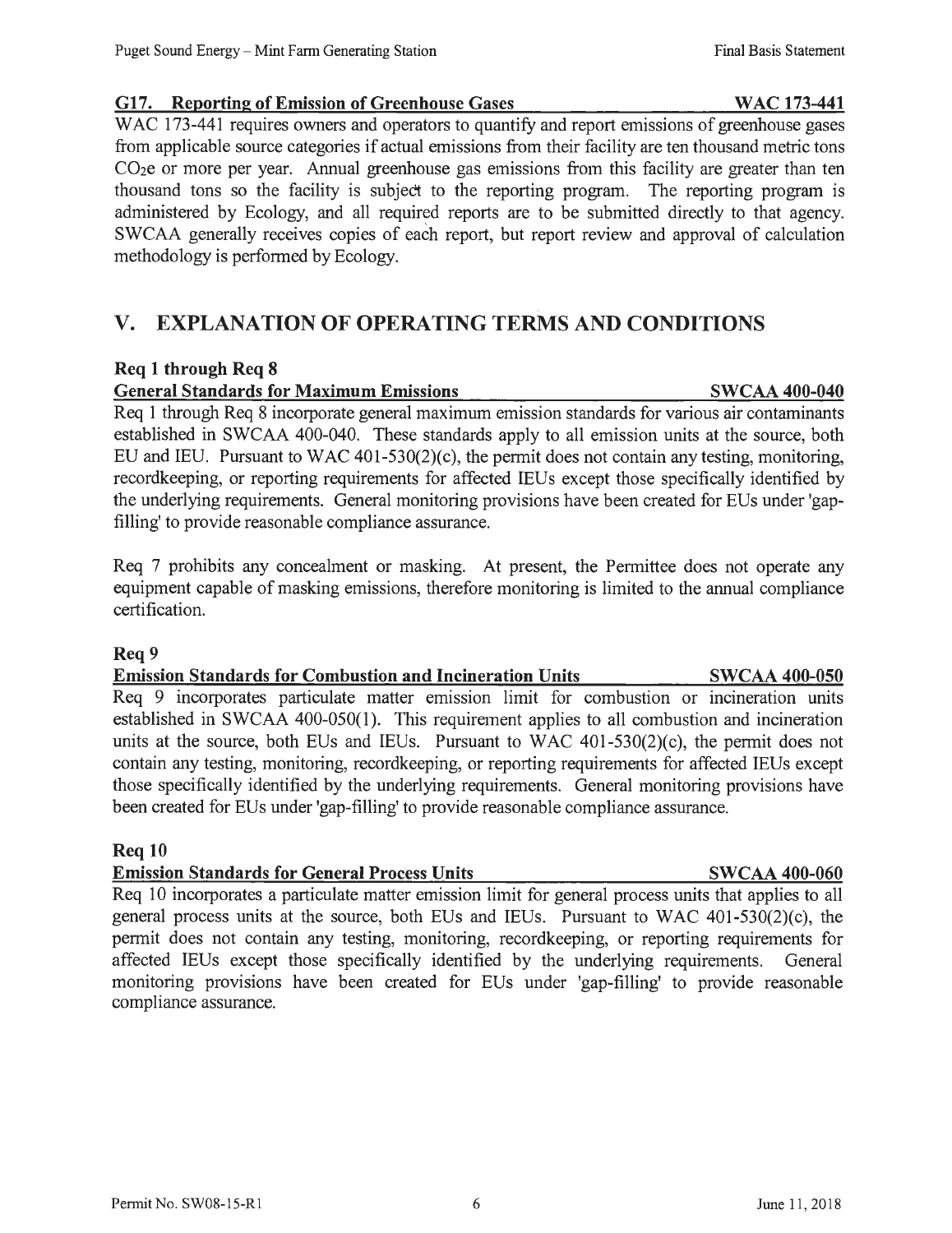### Req 11

Emission Standards for Certain Source Categories - Abrasive Blasting SWCAA 400-070(8) Req 11 incorporates general limitations and work practice requirements for abrasive blasting that apply to any construction and/or maintenance activities at the facility that involve abrasive blasting. General monitoring provisions have been created under 'gap-filling' to provide reasonable compliance assurance with applicable requirements.

# Req 12

#### Operation of Pollution Control Equipment ADP 17-3230, Condition 9

Req 12 incorporates a general permit tenn requiring approved pollution control equipment to be operated at all times during which the associated process equipment is in operation. Approval conditions for emission units equipped with dedicated control equipment generally assume that the control equipment is employed at all times to minimize air pollutant emissions. Bypassing or turning off control equipment circumvents the approved operating scheme. This requirement prohibits such action by the permittee. Compliance with this requirement is assured via compliance certification by the responsible official.

### Req13

### Visible Emission Limits ADP 17-3230, Condition 6

Req 13 contains visible emissions limitations for all of the facility's emission units. The limits were established through new source review and reflect the operating scheme proposed by the permittee at the time of equipment installation. The visible emissions limit for the emergency generator allows an exception during startup periods due to the operating limitations of the generator's diesel engine. General monitoring provisions have been created under 'gap-filling' to provide reasonable compliance assurance with applicable requirements.

#### Req 14

#### Good Air Pollution Control Practice

Req 14 requires the pennittee to maintain and operate affected equipment in a manner consistent with good air pollution control practices for minimizing emissions at all times. The underlying requirements are general NSPS provisions that specifically apply to the Combustion Turbine since it is the only unit at the facility subject to a 40 CFR Part 60 performance standard. Compliance with this requirement is assured via compliance certification by the responsible official.

# Req 15 and Req 28 40 CFR 60.4320, 60.4330

40 CFR 60.ll(d) 40 CFR 60.4333 SWCAA 400-115

Standards of Performance for Stationary Combustion Turbines SWCAA 400-115 40 CFR 60, Subpart KKKK establishes  $NO<sub>X</sub>$  and  $SO<sub>2</sub>$  emission standards for stationary gas turbines that have a heat input at peak load greater than 10.7 gigajoules per hour, and are constructed, modified or reconstructed after February 18, 2005. The Combustion Turbine is subject to this regulation and classified as a new, natural gas fired, electricity generating turbine with a peak load heat input of> 850 MMBtu/hr.

40 CFR 60.4320 requires affected facilities to comply with the applicable  $NO<sub>x</sub>$  emission limits from Table 1 of Subpart KKKK, which vary based on turbine size, function, fuel type, and geographic location. The  $NO<sub>X</sub>$  emission limits applicable to the Combustion Turbine are 15 ppm  $\omega$  15% O<sub>2</sub> or 0.43 lb/MW-hr. Unit compliance is based on a 30 operating day rolling average (combined cycle configuration) and includes periods of startup and shutdown. Compliance is demonstrated using emission data from a CEMS.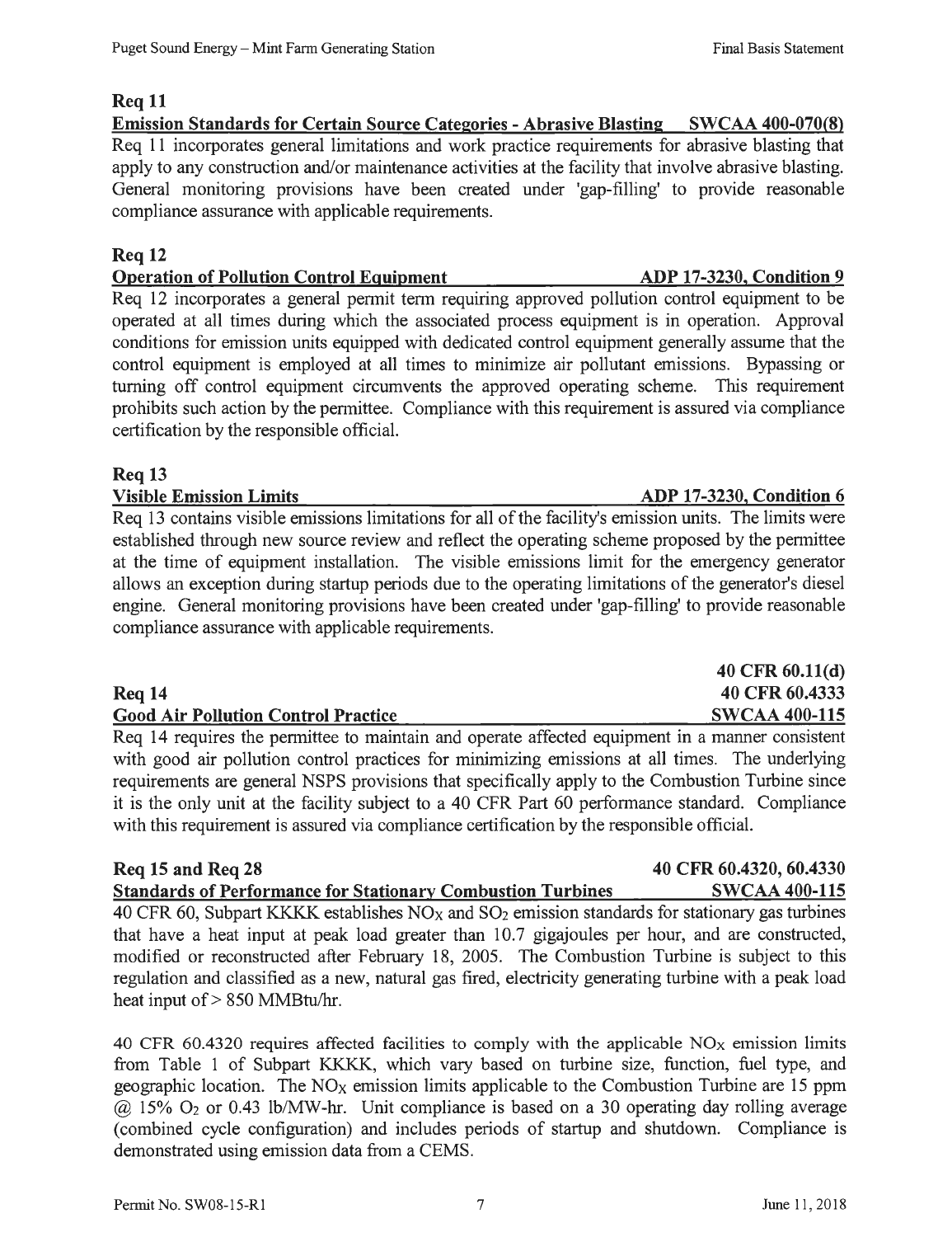40 CFR 60.4330 requires affected facilities to comply with an S02 emission limit of 0.90 lb SO<sub>2</sub>/MWh gross output or 0.060 lb SO<sub>2</sub>/MMBtu heat input. The permittee generally demonstrates compliance with the 0.060 lb SO<sub>2</sub>/MMBtu heat input standard based on periodic sampling of fuel sulfur content.

### Req 16 through Req 21

Combustion Turbine BACT Limits ADP 17-3230, Conditions 1 and 2 Req 16 through Req 21 contain BACT emission limits established for the Combustion Turbine via New Source Review. The emission limits apply to emissions of criteria pollutants, VOC and NH3. Emissions of all affected pollutants are subject to limits on maximum mass emission rate. Emissions of  $NO<sub>X</sub>$ , CO and  $NH<sub>3</sub>$  are subject to limits on maximum emission concentration. Compliance with this requirement is demonstrated with a combination of operational monitoring, CEMS data, and periodic emission testing.

### Req22

### Startup and Shutdown Exemption ADP 17-3230, Condition 3

Req 22 is an exemption clause that applies to the short term emission limits established in Req 17 through Req 21. Any emission limit with an averaging time of 24-hr or less is suspended during periods of combustion turbine startup or shutdown. There are significant physical limitations on the ability of the combustion turbine and associated control equipment to meet specified performance levels during these transitory operational periods. Suspension of short tenn emission limits is intended to reasonably accommodate the physical limitations of the equipment. Suspension is only allowed for limited periods of time depending on the operating condition of the steam turbine, which has more significant physical limitations during startup and shutdown than the combustion turbine. In no case, are emission limits suspended for greater than 6 hours during startup or 30 minutes during shutdown. Compliance with this requirement is demonstrated with operational records from the Combustion Turbine/HRSG.

# Req23

### NO<sub>X</sub> Emission Control System Design ADP 17-3230, Condition 11

Req 23 incorporates minimum design requirements for the  $NO<sub>x</sub>$  emission control system in use with the Combustion Turbine/HRSG. The design requirements were established via New Source Review based on the facility's original design proposal. Compliance with this requirement is assured via compliance certification by the responsible official.

### Req 24 and Req 25

NOx Emission Control System Operating Requirements ADP 17-3230, Conditions 12 and 13 Req 24 and Req 25 incorporate operating restrictions for the  $NO<sub>X</sub>$  control system in use with the Combustion Turbine/HRSG. The restrictions were established in the facility's original construction permit and were intended to maintain ongoing  $NO<sub>X</sub>$  emission concentrations at the lowest level practical. Compliance with these requirements is demonstrated via operational monitoring and CEMS data.

At the time the facility was originally pennitted, operational data from similar facilities indicated that  $NO<sub>x</sub>$  control systems were typically operated at, or near, the  $NO<sub>x</sub>$  emission limit of the associated combustion turbine rather than at the highest practical level of control. In the interest of minimizing emissions on an ongoing basis, the pennittee is required to operate the NOx control system at the highest practical level of control on a continuing basis. The highest practical level of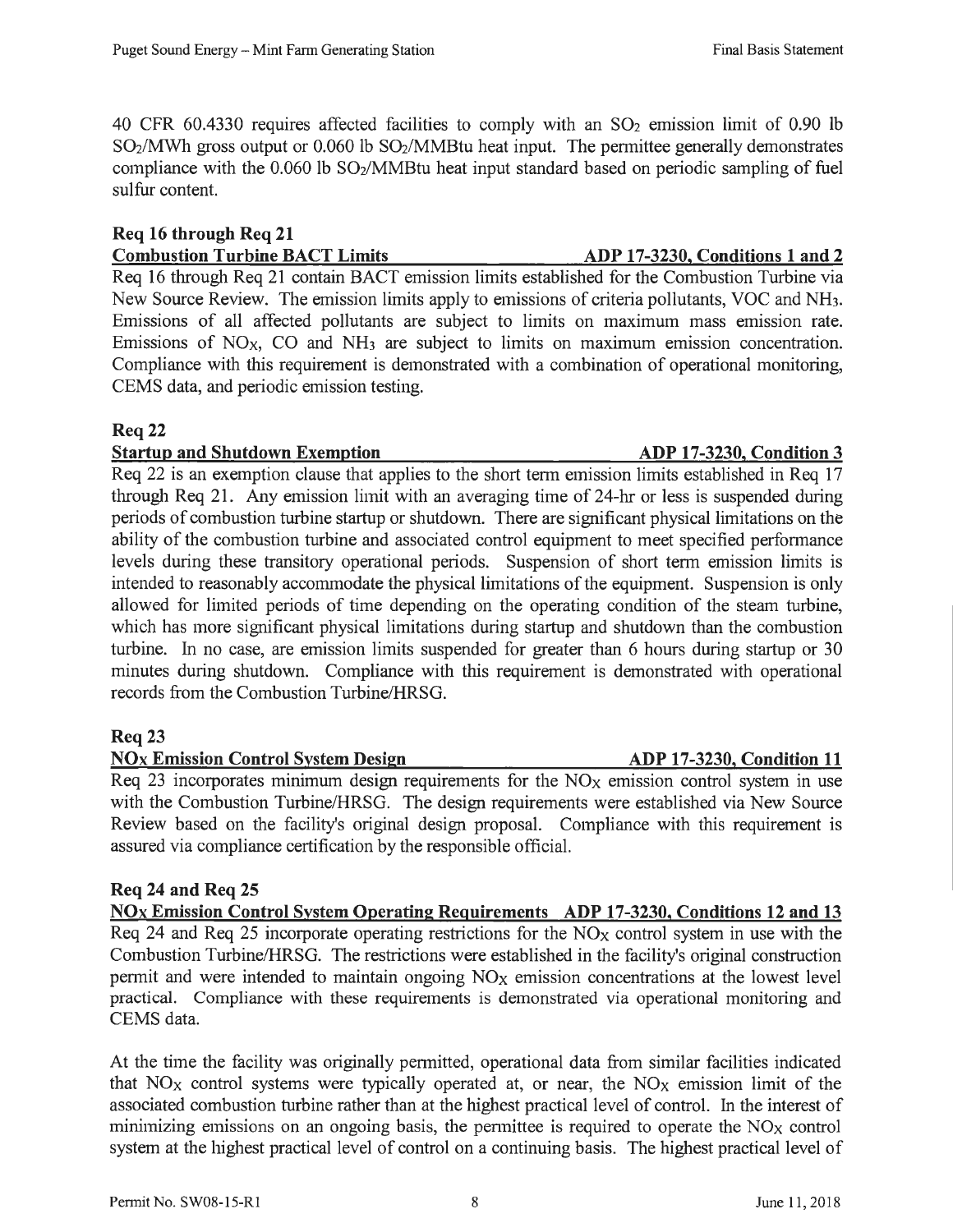operating parameters to minimize the arithmetic sum of  $NO<sub>X</sub>$  and  $NH<sub>3</sub>$  emissions concentrations. Control system efficiency generally degrades as the catalyst ages and actual emission concentrations (NOx/NH3) are expected to rise over time until the catalyst bed degrades enough to require replacement. To ensure that catalyst replacement is performed in a timely fashion, the permittee is required to take affirmative action to address performance degradation whenever the control system

can no longer maintain  $NH_3$  emission concentrations below 5.0 ppmv. The action taken is left to

the permittee's discretion, and will vary depending upon the specific situation.

### **Req26**

#### Ammonia Content Limit **ADP 17-3230, Condition 15**

Req 26 limits the ammonia content of aqueous ammonia used in the Combustion Turbine's ammonia injection system to less than 20%. The primary purpose of this requirement is to keep the facility from becoming subject to the provisions of the Chemical Accident Prevention program (40 CFR 68). Aqueous ammonia with a concentration of less than 20% ammonia is not regulated under that program. Compliance with this requirement is assured by maintaining material delivery records.

### **Req27**

#### **Acid Rain Standard Requirements**

This facility is an "affected source" under the Acid Rain Program. As such, the facility is required to hold S02 allowances not less than the total annual emissions in tons of S02 from the Combustion Turbine beginning with calendar year 2000. Mint Farm does not receive an allocation of allowances. All S02 allowances used to meet the facility's program obligations are obtained through open market allowance trading. Compliance with this requirement is assured via compliance certification by the responsible official and review of reports submitted to EP A's Clean Air Markets Division.

#### **Req29**

#### **Combustion Turbine/HRSG Fuel Limitation ADP 17-3230, Condition 16**

Req 29 specifies natural gas as the only allowable fuel for the Combustion Turbine/HRSG and Fuel Gas Heater. This restriction is taken from the original permit application for the affected equipment and forms the basis for associated BACT determinations at the time of original approval. Compliance with this requirement is assured via compliance certification by the responsible official.

#### **Req30**

### **Cooling Tower Emission Limit** ADP 17-3230, Condition 4

Req 30 incorporates a limit on the maximum annual mass emission rate of PM from the Cooling Tower. The emission limit is a BACT limit established via New Source Review based on infonnation submitted in the original permit application for the unit. Compliance with the emission limit is determined based on recorded operation and teclmical infonnation for Cooling Tower components.

# **40 CFR 72.9(c)(l) WAC 173-406-106(3)(a)**

#### Permit No. SW08-15-R1 9 June 11, 2018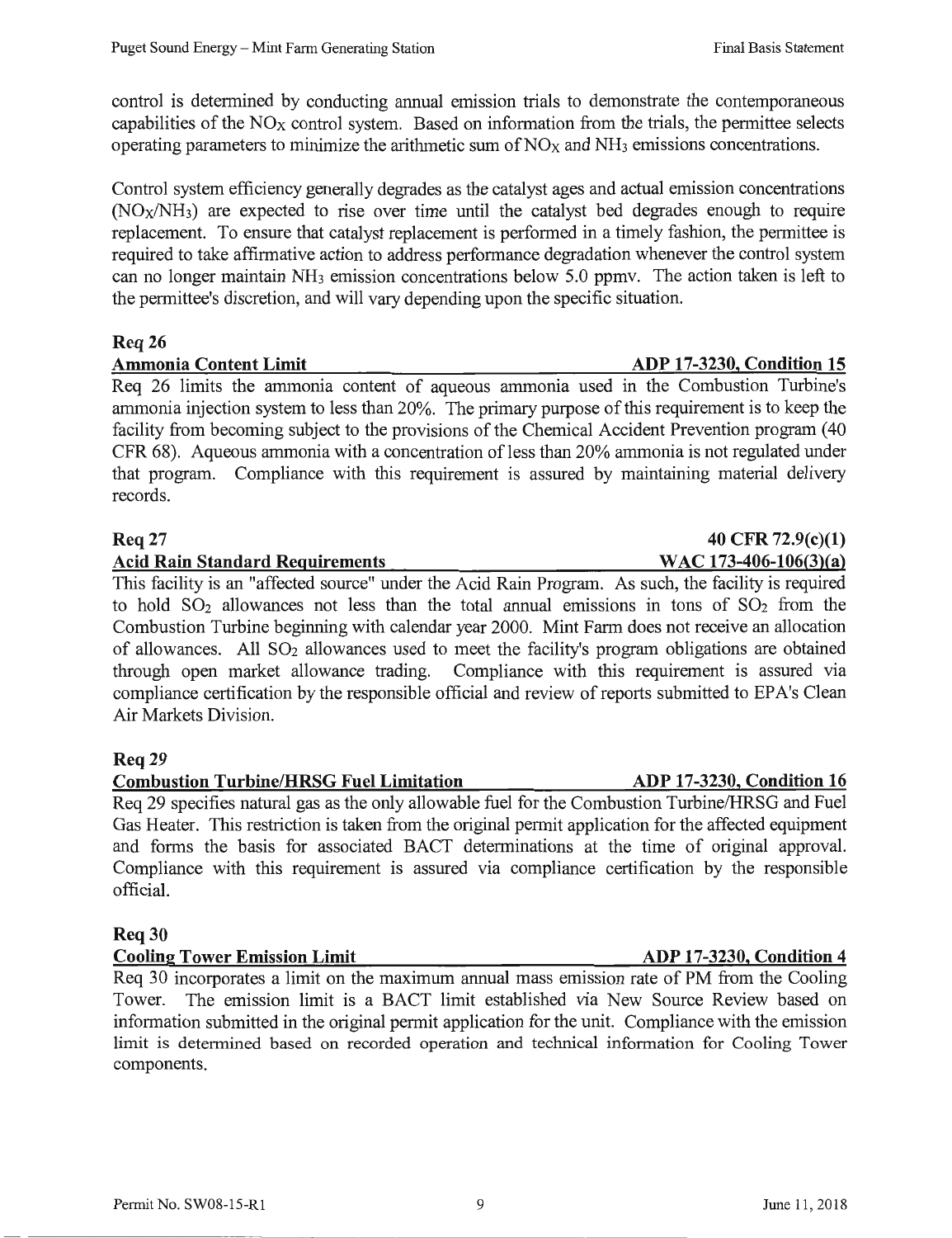#### **Emergency Generator Emission Limits ADP 17-3230, Conditions 5 and 18**

Req 31 incorporates limits on the maximum annual mass emission rate of NOx, CO, and PM from Emergency Generator operation. The emission limits are BACT limits established via New Source Review. The emission limits reflect operation for the purposes of testing and emergency use only, consistent with the operating scheme proposed in the original permit application. Compliance with the emission limits is detennined based on recorded operation and emission factors from the manufacturer.

Req 32 contains a limit on the maximum fuel sulfur content of fuel oil fired in the Emergency Generator. The fuel sulfur content limit is a BACT limit established via New Source Review. Compliance with this requirement is assured by maintaining fuel delivery records.

#### **Emergency Generator Hour Meter ADP 17-3230, Condition 17**

Req 33 requires the permittee to equip the Emergency Generator with a non-resettable hour meter. Installation and maintenance of an hour meter is a specific requirement of applicable local and federal regulations. The purpose of the hour meter is provide a reliable record of unit operation that can be used to demonstrate compliance with applicable operational limits. Compliance with this requirement is assured via compliance certification by the responsible official.

# **Req 34 through Req 36 40 CFR 63.6625(h), 63.6640(f)**

#### **Emergency Generator Operating Limits ADP 17-3230, Condition 17**

Req 34 through Req 36 contain various operational limits applicable to the Emergency Generator. The operational limits restrict overall unit operation and minimize idle and startup periods. The 170 hr/yr limitation in Req 34 is a BACT limit imposed through New Source Review. This restriction of operation was established as part of the original approval action for the unit. The operating limits in Req 35 are taken from the applicable MACT (40 CFR 63, Subpart ZZZZ). The Emergency Generator is classified as an existing emergency CI RICE located at an area source of HAP emissions. Compliance with these requirements is assured by hour meter readings and facility operating records.

**Emergency Generator Operation and Maintenance 40 CFR 63.6625(e), 63.6640(a)** 

Req 37 and Req 38 contain general requirements for operation and maintenance of the Emergency Generator. The requirements are taken from the applicable MACT (40 CFR 63, Subpart ZZZZ). The Emergency Generator is classified as an existing emergency CI RICE located at an area source of HAP emissions. Req 37 implements operational standards applicable to the diesel engine. As provided for in 40 CFR 63.6625(e), the permittee has opted to implement a facility specific maintenance plan that provides for the maintenance and operation of the engine in a manner consistent with good air pollution control practice for minimizing emissions. The maintenance plan includes annual inspection and/or replacement of critical engine components. Req 38 contains unit specific requirements taken from Subpart ZZZZ, Table 2d. Compliance with these requirements is assured by facility operating and maintenance records.

**Req 37 and Req 38 40 CFR 63.6603(a), 63.6605(b)** 

# **Req 33 40 CFR 63.6625(f)**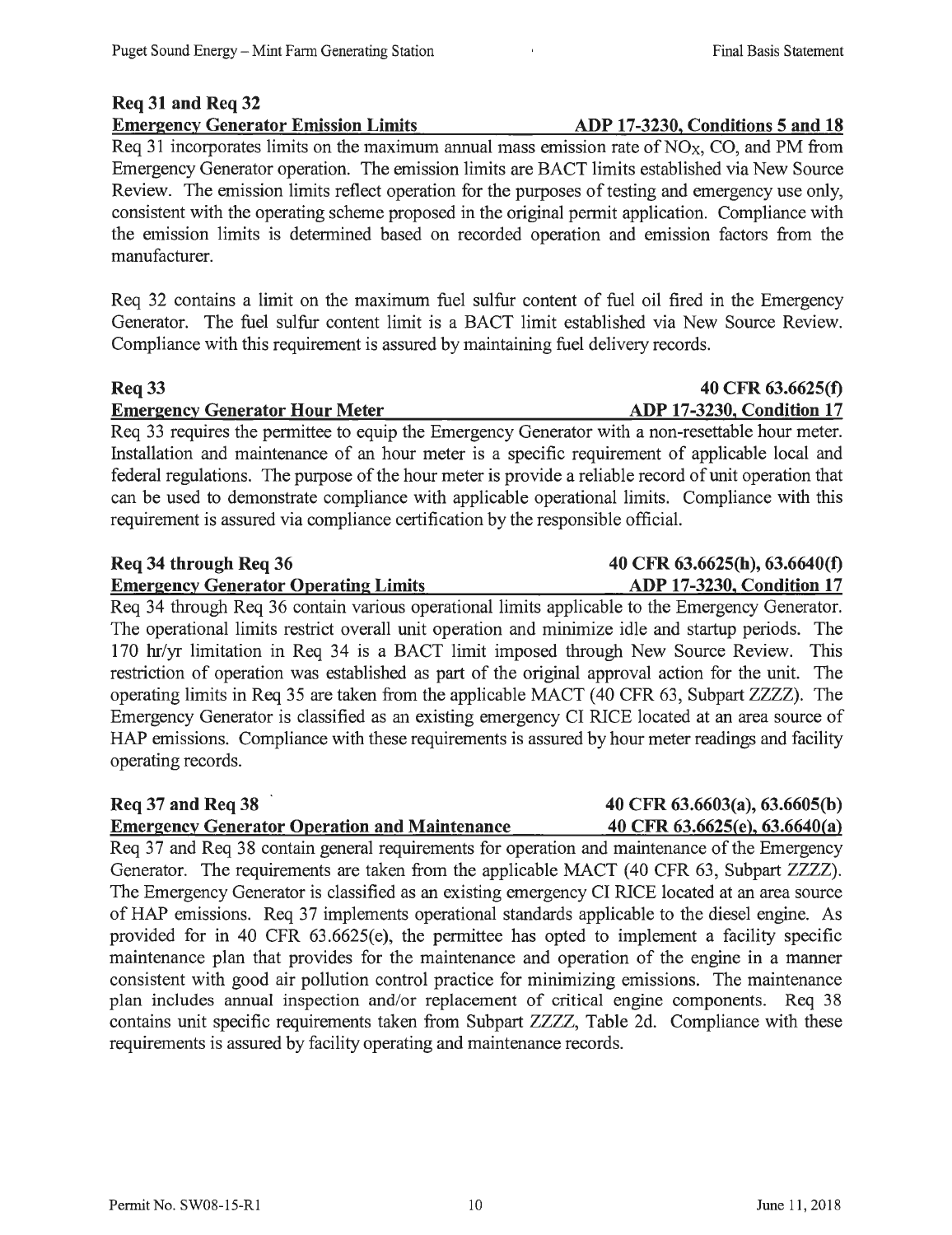# **VI. EXPLANATION OF OBSOLETE AND FUTURE REQUIREMENTS**

### **OBSOLETE REQUIREMENTS:**

#### **NSPS Notification and Record Keeping 1900 CFR 60.7 40 CFR 60.7**

The Combustion Turbine/HRSG is subject to an NSPS regulation (40 CFR 60, Subpart KKKK), and must provide notification as provided in 40 CFR, Section 60.7. These requirements have been met as described below.

| <b>Combustion Turbine</b>            |                                               |
|--------------------------------------|-----------------------------------------------|
| Notification of construction:        | Submitted via letter dated April 26, 2006     |
| Notification of anticipated startup: | Submitted via letter dated August 28, 2007    |
| Notification of actual startup:      | Submitted via letter dated September 16, 2007 |

#### **NSPS Initial Performance Test - Subpart KKKK 40 CFR 60.8** 40 CFR 60.8

The Combustion Turbine at this facility is subject to the NO<sub>x</sub> standard described in 40 CFR 60.332. Therefore, the unit is also subject to the performance testing requirements of 40 CFR, Section 60.8. These requirements have been met as described below.

| Initial source test: | Performed February 19-20, 2008     |
|----------------------|------------------------------------|
| Source test report:  | Received by SWCAA on April 4, 2008 |

#### General Acid Rain Recordkeeping Provisions **40 CFR 75.50**

The general Acid Rain recordkeeping provisions of 40 CFR 75.50 are no longer valid as of January 1, 1996, and are replaced by the general recordkeeping provisions of 40 CFR 75.54. The Acid Rain Program provided an optional set of recordkeeping requirements with only slightly different provisions prior to January 1, 1996, but disallows their use from January 1996 onward.

### **Acid Rain Notifications 40 CFR 75.61**

The Combustion Turbine is subject to the requirements of 40 CFR Part 75.61 "Notifications". These requirements have been met as described below.

| Actual startup date:             | SWCAA notified August 28, 2007 (startup $-9/16/07$ )  |
|----------------------------------|-------------------------------------------------------|
| Initial CEMS certification:      | SWCAA notified January 16, 2008 (test plan submittal) |
| Initial CEMS certification test: | Completed – March 5, 2008                             |

### **Acid Rain Monitoring Plan 40 CFR 75.62**

The Combustion Turbine is subject to the requirements of 40 CFR, Section 75.62 "Monitoring Plan". The initial monitoring plan was submitted to SW CAA and EPA on November 20, 2007.

### **Obsolete/Superseded Regulatory Orders and Air Discharge Permits**

SWCAA has issued a total of seven air discharge permits to Mint Farm since initial proposal. As identified in Section V, only the newest permit is still active (ADP 17-3230). Approval conditions in the previous six pennits have been superseded or have become obsolete as described below.

**ADP 10-2929** (issued April 29, 2010) made numerous modifications to the facility's existing air discharge pennit. The diesel engine driven fire pump was removed from the permit. The definition of startup and shutdown periods for the Combustion Turbine was revised to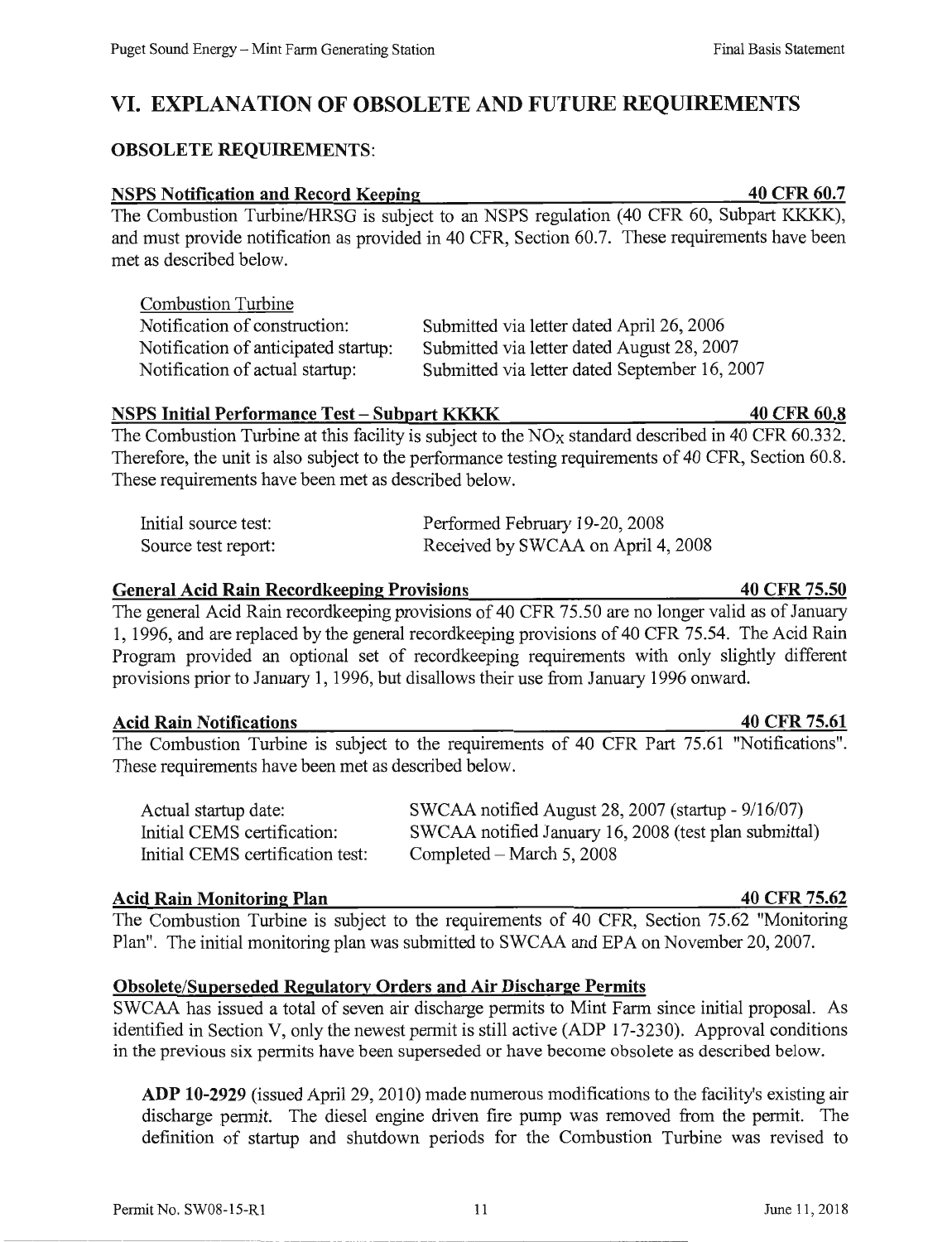delineate between the combustion turbine and the associated steam turbine, incorporate aborted shutdowns of the combustion turbine, and address periods of mechanical tuning and testing related to turbine maintenance outages. The requirement to operate the Combustion Turbine  $NO<sub>X</sub>$  control system in such a manner as to minimize the arithmetic sum of  $NO<sub>X</sub>$  and NH3 emissions on a concentration basis was updated to reflect new procedures and protocol. All references to a CEMS for NH<sub>3</sub> monitoring were removed from the permit. This permit was superseded in its entirety by ADP 17-3230.

**ADP 04-2571R2** (issued February 25, 2008) modified the permitted equipment specifications for the Emergency Generator. The pennitting action was necessary to correct discrepancies between the original equipment approval and the equipment actually installed at the facility. Existing emission limits and operational conditions were carried forward unchanged from ADP 04-2571Rl. This permit was superseded in its entirety by ADP 10-2929.

**ADP 04-2571Rl** (issued November 28, 2006) approved installation of the Fuel Gas Heater. The unit was identified as a natural gas fired fuel heater with a maximum rated heat input of 8. 7 MMBtu/hr. The identified purpose of the Fuel Gas Heater was to temper incoming natural gas received from a high pressure supply point. All other emission limits and operational conditions were carried forward from ADP 04-2571. This permit was superseded in its entirety by ADP 04-2571R2.

**ADP 04-2571** (issued September 16, 2004) approved construction of a combustion turbine powered electrical generating station. This pennitting action was a simple renewal of the project proposal originally approved in ADP 01-2342Rl. There were no substantive technical differences between ADP Application CO-777 and ADP Application CO-724. This pennit was superseded in its entirety by ADP 04-2571Rl.

**ADP 01-2342Rl** (issued May 6, 2002) modified the project proposal approved in ADP 01- 2342 to include duct firing. Nominal rated output of the generating plant increased from 248 MW to 319 MW. All other emission limits and operational conditions were carried forward from ADP 01-2342. This permit expired upon expiration of an 18 month construction window.

**ADP 01-2342** (issued June 4, 2001) approved construction of a combustion turbine powered electrical generating plant. The approved facility was configured with a single natural gas fired combustion turbine and unfired HRSG. Nominal rated output of the generating plant was 248 MW. This permit was superseded in its entirety by ADP 01-2342R1.

### **FUTURE REQUIREMENTS:**

No future requirements have been identified.

# **VII. EXPLANATION OF MONITORING TERMS AND CONDITIONS**

The monitoring terms listed below incorporate formal monitoring taken from applicable regulations as well as 'gap-fill' monitoring designed to assure compliance for requirements that do not contain formal monitoring. For applicable requirements that have one-time applicability or apply primarily to equipment design or installation, SWCAA relies upon compliance certification by the responsible official to provide compliance assurance.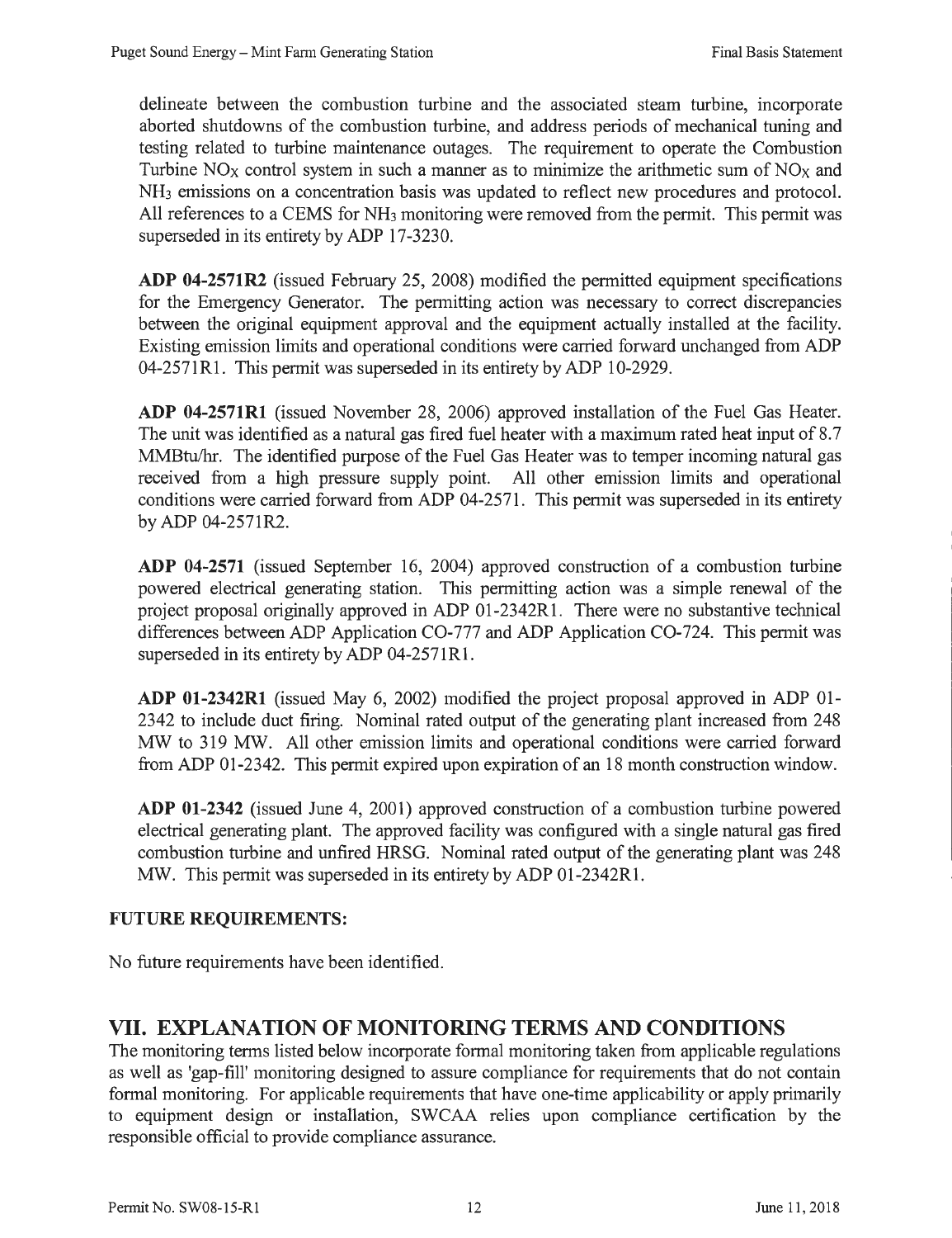ADP 17-3230 contains monitoring requirements for most of the applicable requirements cited in this section. Those monitoring requirements are generally sufficient to assure compliance and have been carried forward in the air operating permit. In cases where ADP 17-3230 does not specify monitoring, monitoring provisions have been developed under 'gap-filling' to provide reasonable compliance assurance. For applicable requirements that apply to fundamental equipment design or installation, SWCAA relies upon compliance certification by the responsible official to provide compliance assurance.

### **General**

### **M1.** Visible Emissions Monitoring Regs 1, 13

This monitoring section is applicable to requirements drawn from SWCAA 400-040 and ADP 17-3230. These requirements limit visible emissions, but do not directly establish any specific regime of monitoring or recordkeeping. Consequently, SWCAA has implemented monitoring requirements under the "gap filling" provisions of WAC 173-401-615.

The monitoring scheme specified by this requirement is designed to provide periodic assurance of compliance, and identify potential visible emission violations in a timely fashion, prompting corrective action when necessary. A monthly inspection frequency is considered adequate to assure compliance with applicable opacity requirements based on this source's history of continued compliance and the fact that operation of the primary emission units at this facility (Combustion Turbine/HRSG, Cooling Tower, Emergency Generator) is not likely to cause visible emissions.

### **General**

# M2. Fugitive Emissions/Fallout Monitoring Regs 2-3, 8, 11

This monitoring section is applicable to general requirements drawn from SWCAA 400-040, 400- 070, and ADP 17-3230. These requirements do not establish a specific regime of monitoring or recordkeeping so SWCAA has implemented monitoring requirements under the "gap filling" provisions ofWAC 173-401-615.

This monitoring requirement is designed to assure compliance through periodic visual inspections of the facility and prompt corrective action. A lack of visual emissions or material accumulation is considered indicative of compliance with the applicable particulate matter emission limits and work practices.

### **General**

# **M3.** Particulate Matter Monitoring **Register Strategies Access** 2008 **Regs 9-10**

This monitoring section is applicable to maximum PM emission limits taken from SWCAA 400- 050 and SWCAA 400-060. These requirements do not establish a specific regime of monitoring or recordkeeping so SWCAA has implemented monitoring and recordkeeping requirements under the "gap filling" provisions of WAC 173-401-615.

This monitoring requirement is designed to assure compliance through periodic facility inspections and prompt corrective action. Affected equipment is generally in compliance with the applicable emission limits unless the units are experiencing an upset of some type. A visual inspection of each unit while in operation provides a reasonable assurance that the equipment is not experiencing an upset. If evidence of an upset is observed, corrective action requirements result in the affected unit being promptly repaired or taken out of operation.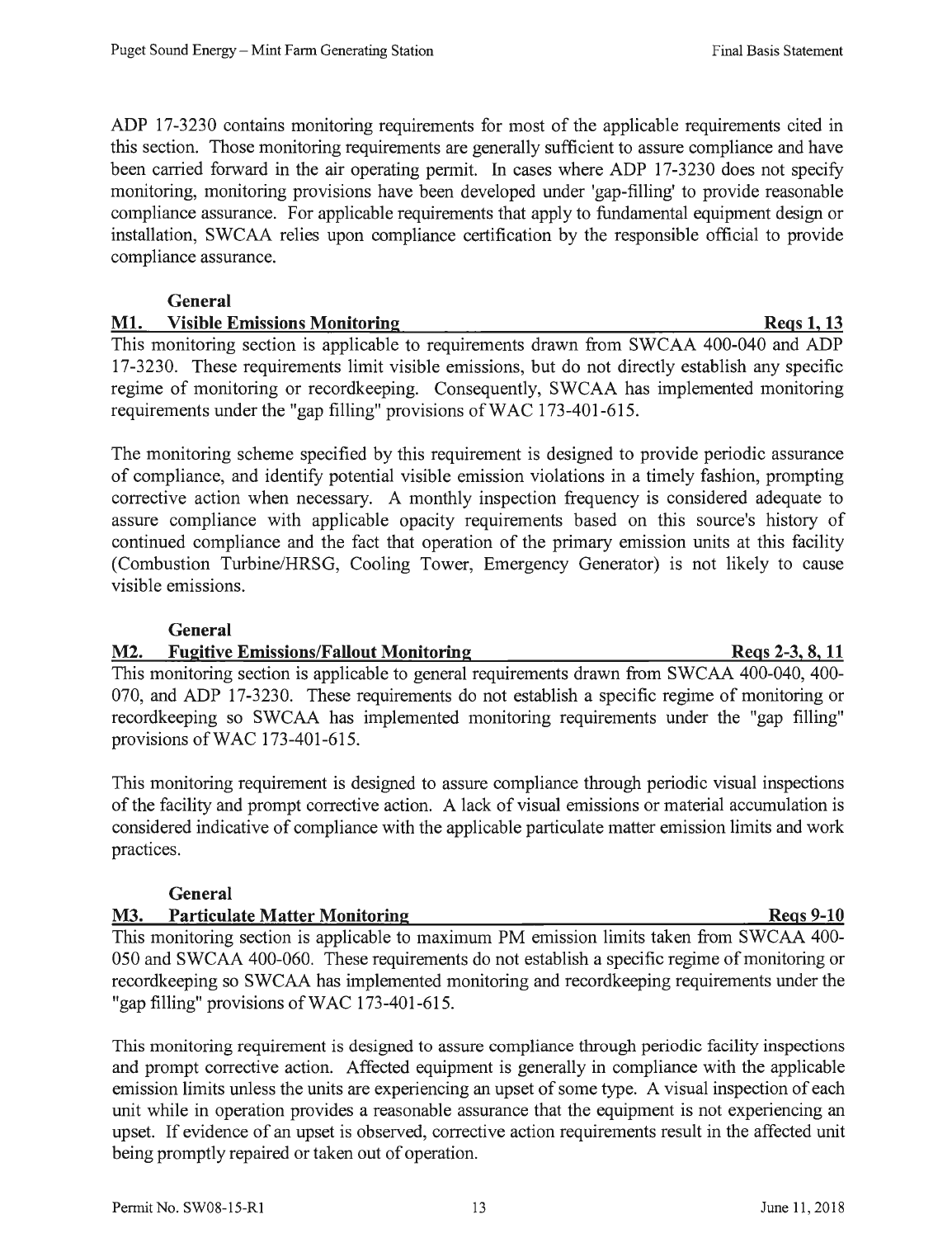# General

# M4. Complaint Monitoring **Register** Regs 4-5

This monitoring section is applicable to general requirements drawn from SWCAA 400-040 and ADP 17-3230. These requirements do not directly establish any specific regime of monitoring or recordkeeping. Consequently, SWCAA has implemented monitoring requirements under the "gap filling" provisions of WAC 173-401-615.

Most of the affected applicable requirements prohibit unacceptable impacts on neighboring properties and/or surrounding populations. While many of the prohibited impacts might be observed from the facility itself, compliance with all provisions can not be assured by onsite observations alone (e.g., offsite odor impact). Therefore, this monitoring scheme relies on input from affected parties. The monitoring is designed to assure compliance through prompt complaint response and corrective action.

# Combustion Turbine/HRSG

# M5. Operations Monitoring **Register** Regs 15-21

The applicable requirements cited in this monitoring section are requirements drawn from 40 CFR 60, 40 CFR 75, and ADP 17-3230. The affected requirements primarily involve monitoring and recording of operational parameters and CEMS data for the Combustion Turbine/HRSG. Calibration, audit, and maintenance activities related to the CEMS are also recorded under this monitoring provision. The information collected by this monitoring provision is used directly in calculating hourly emissions from the Combustion Turbine/HRSG and assuring compliance with applicable emission limits.

# Combustion Turbine/HRSG

# M6. SO<sub>2</sub>, VOC, and PM Emission Monitoring Regs 6, 18-20, 28

The applicable requirements cited in this monitoring section are drawn from 40 CFR 75, 40 CFR 60, SWCAA 400-040, and ADP 17-3230. The section is intended to assure compliance with S02, PM, and VOC emission limits applicable to the Combustion Turbine/HRSG.

S02 emissions are quantified by calculating hourly emissions based on recorded heat input and emission factors derived from the results of periodic fuel sulfur monitoring. The permittee has also opted to comply with the provisions of 40 CFR 75.1 l(d) by using the procedures in 40 CFR 75, Appendix D.

PM and VOC emissions are quantified by calculating hourly emissions based on recorded heat input and the most recent emission test data available expressed in units of lb/MMBtu.

### Combustion Turbine/HRSG

M7. NO<sub>X</sub>, CO, and NH<sub>3</sub> Continuous Emissions Monitoring Reqs 15-17, 21, 25 This monitoring section is drawn from ADP 17-3230, Condition 27 and Appendix B. The primary intent of the monitoring is to assure compliance with applicable emission limits from ADP 17- 3230, Conditions 1 and 2. In addition, the specified monitoring fulfills applicable monitoring requirements from 40 CFR 75 and 40 CFR 60.4340 through the installation and maintenance of a CEMS for NOx/CO.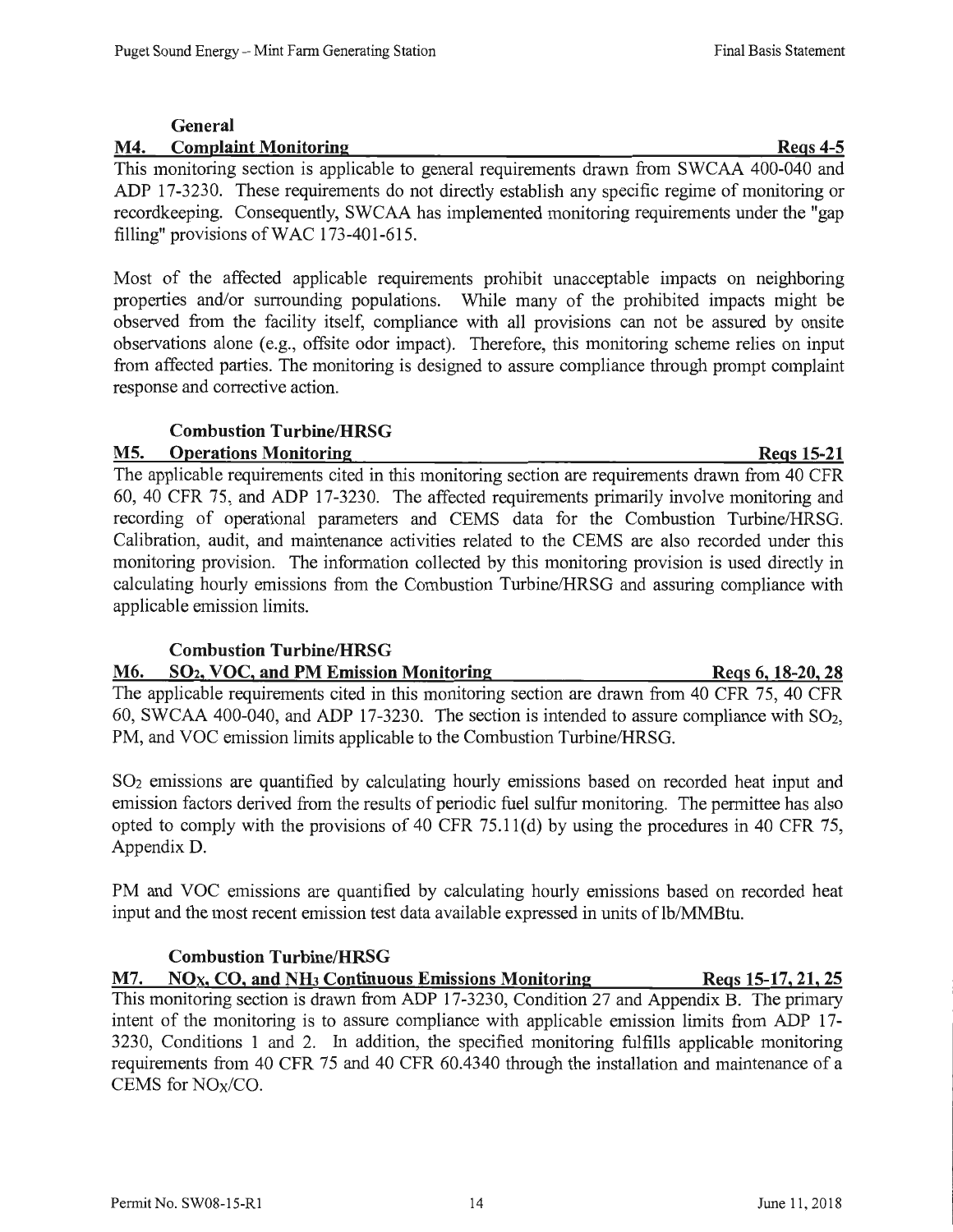NOx emissions are quantified by calculating hourly emissions based on recorded heat input and CEMS data expressed in units of lb/MMBtu. The emission calculations are consistent with the methodology required for NOx calculations by 40 CFR 75.12 (40 CFR 75, Appendix F). ADP 17- 3230, Appendix B requires the  $NO<sub>X</sub>$  CEMS to be maintained in accordance with the specifications of 40 CFR 75 and 40 CFR 60, Appendices B (Performance Specification 2) and F.

CO emissions are quantified by calculating hourly emissions based on recorded heat input and CEMS data expressed in units of lb/MMBtu. The emission calculations are consistent with the methodology in Equation 19-1 of 40 CFR 60, Appendix A. ADP 17-3230, Appendix B requires the CO CEMS to be maintained in accordance with the specifications of 40 CFR 60, Appendices B (modified Perfonnance Specification 4A) and F.

NH<sub>3</sub> emissions are quantified by calculating hourly emissions based on recorded emission concentration (ppmv) and calculated stack flowrate. Stack flowrate is calculated using EPA Method 19 fuel factors and recorded heat input.

### **Combustion Turbine/HRSG**

### **MS. Emission Testing Regs 15-17, 19-21**

This monitoring section is drawn from ADP 17-3230, Condition 26 and Appendix A. The purpose of this testing is to periodically quantify emissions of NOx, CO, NH3, PM, and VOC from the combustion turbine exhaust stack and to demonstrate compliance with applicable requirements.

The permittee is required to conduct periodic emission testing in accordance with Appendix A of the Permit. The testing protocol requires pennittee to operate at base load with duct burners firing during the required testing. The permittee must emission test for  $NO<sub>x</sub>$ , CO, and  $NH<sub>3</sub>$  on an annual basis. Emission testing for VOC and PM must be performed every 5 years. Initial emission testing for all affected pollutants was conducted on February 19-20, 2008.

# **Combustion Turbine/HRSG**

# **M9. Startup and Shutdown Emissions Reg 22**

This monitoring section is intended to identify all periods of Combustion Turbine/HRSG startup and shutdown and quantify associated air emissions. Identification of each period of startup and shutdown serves as the basis for confinning compliance with applicable time limitations. The short term emission limits established in ADP 17-3230 for the Combustion Turbine/HRSG do not apply during periods of startup and shutdown, but air emissions during these events are still counted when determining compliance with applicable long term (annual) emission limits. Startup or shutdown emissions may be outside the measurement range of the corresponding CEMS, which will preclude the collection of validated emission data. In such cases, data substitution is used to quantify emissions.

# **Combustion Turbine/HRSG**

**M10. NO<sub>x</sub> Emission Control System Trials Reg 24 Reg 24** This monitoring section is drawn from ADP 17-3230, Condition 28 and Appendix C. The pennittee is required to conduct emission trials for the Combustion Turbine/HRSG to establish the contemporary relationship between NOx and NH3 emission concentrations over a range of operational conditions. Emission trials are to be conducted annually, no later than the end of the first calendar quarter.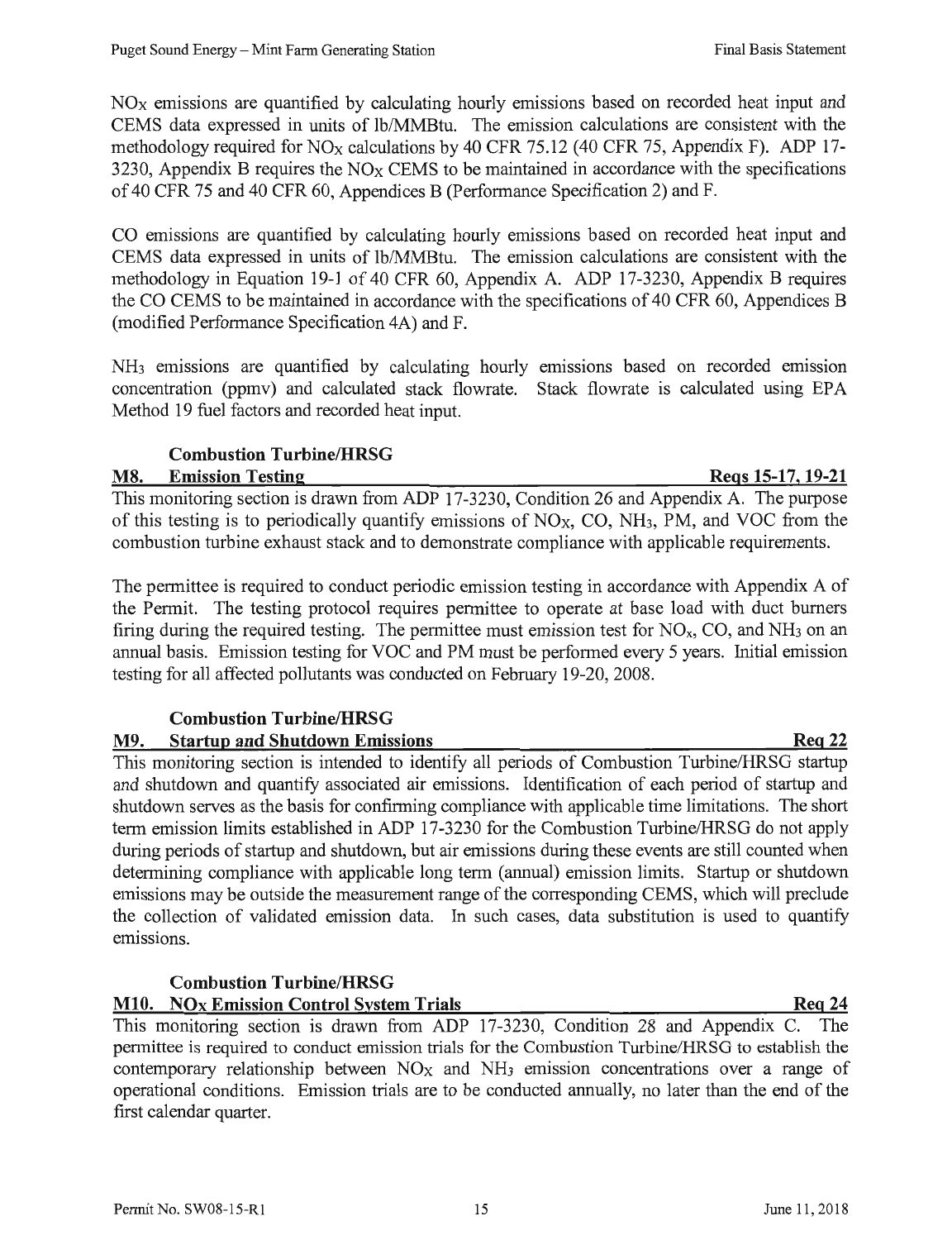The emission trials are intended to support compliance with ADP 17-3230, Condition 12, which requires the permittee to operate the  $NO<sub>X</sub>$  control system for the combustion/HRSG in such a manner as to minimize the arithmetic sum of  $NO<sub>X</sub>$  and  $NH<sub>3</sub>$  emission concentrations. Monitoring the performance of the  $NO<sub>X</sub>$  control system over a range of targeted  $NO<sub>X</sub>$  emission levels allows the facility to quantify corresponding NH3 slip as well as identify age/use related degradation of the system capabilities.

### **Cooling Tower**

# **M11. Emission Monitoring Reg 30 Reg 30**

This monitoring section is drawn from ADP 17-3230, Condition 30. Permittee is required to record water circulation rate and hours of operation as well as periodically determine the Total Dissolved Solids (TDS) level of the cooling tower water. PM emissions are quantified by calculating monthly emissions based on recorded operation, circulation rate and tested solids content.

# **Emergency Generator**

#### **M12. Emission Monitoring Regs 6, 31-32, 34-38** This monitoring section is drawn from 40 CFR 63, Subpart ZZZZ and ADP 17-3230, Condition 25. Periodic testing is not required for this unit due to its status as emergency use only. Unit operation and maintenance must be documented in accordance with 40 CFR 63.6655 and 63.6660. Compliance with emission limits from ADP 17-3230 is demonstrated based on recorded hours of operation and emission factors taken from the Technical Support Document for ADP 17-3230.

To assure compliance with applicable  $SO<sub>2</sub>$  and fuel sulfur limitations, the permittee is required to maintain records of the sulfur content of fuel burned in the diesel engine. Fuel supplier certifications may be used in lieu of direct testing.

# **Combustion Turbine/HRSG**

### **M13. Ammonia Concentration Monitoring Reg 26 Reg 26 Reg 26**

This monitoring section is drawn from ADP 17-3230, Condition 24. The  $NO<sub>X</sub>$  emission control system for the Combustion Turbine/HRSG uses anunonia as an input to the catalyst system. The permittee uses aqueous anunonia for this purpose, and has opted to avoid the Risk Management Plan requirements of 40 CFR 68 by limiting the concentration of aqueous ammonia stored and used onsite to less than the exemption threshold of 20% by weight (40 CFR 68.130). This limitation is fonnalized as a permit limit in Req 26 (ADP 17-3230, Condition 15). 40 CFR Part 68 does not require any specific monitoring to substantiate compliance with the exemption threshold so SW CAA has implemented monitoring requirements under the "gap filling" provisions of WAC 173-401-615 to assure compliance. The pennittee is required to record the anunonia concentration of each material shipment received by the facility to demonstrate that only aqueous ammonia with a concentration of less than 20% is in use.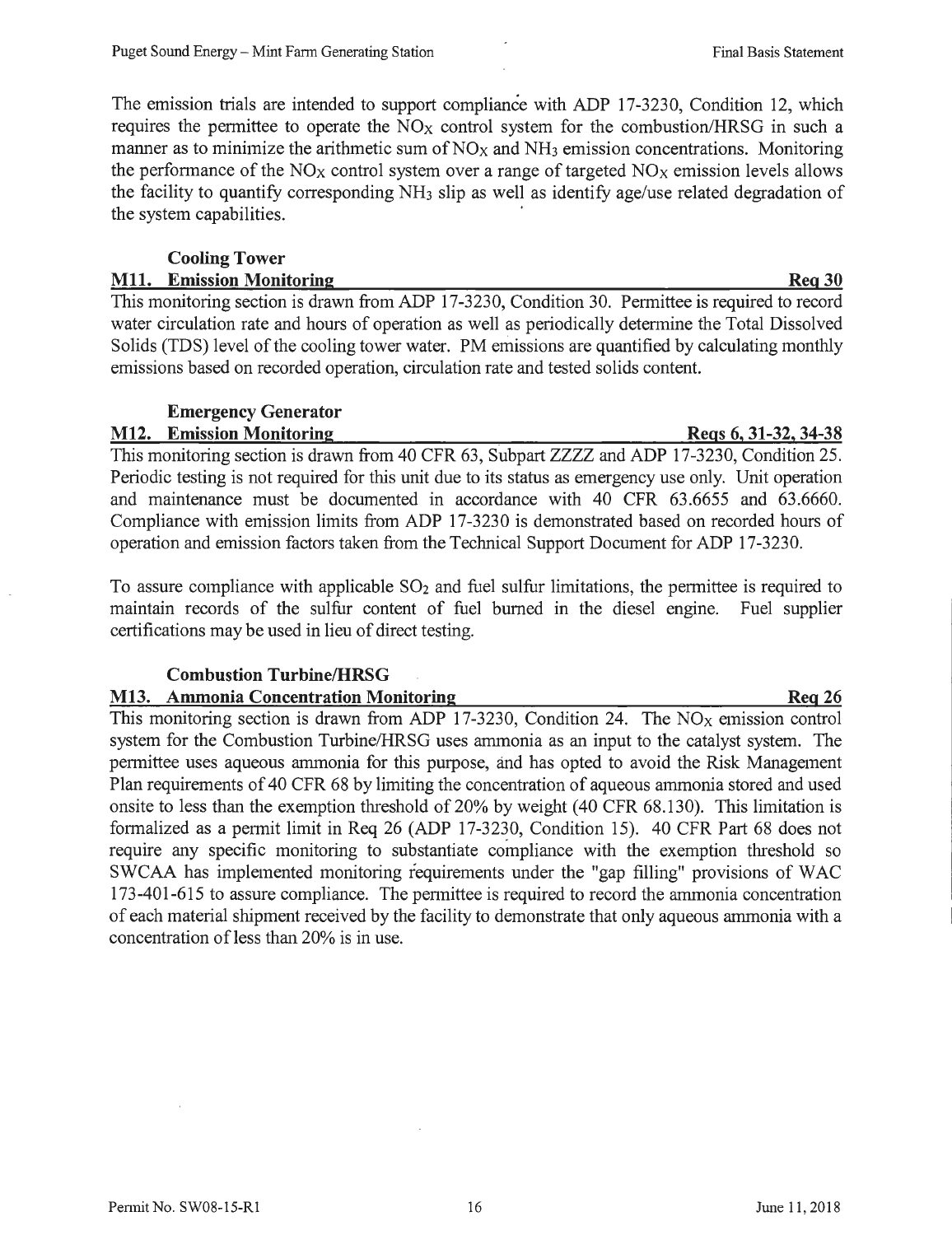# **VIII. EXPLANATION OF RECORDKEEPING TERMS AND CONDITIONS**

### **Kl. General Recordkeeping**

The requirements cited in this recordkeeping section are drawn from provisions in WAC 173-401- 615(2) and ADP 17-3230. Recordkeeping requirements have been separated into sub-categories for easier reference. The Acid Rain Program requires that pertinent records be maintained for at least three years from the date of the record. This period has been extended to five years as required by the general recordkeeping provisions of WAC 173-401-615(2)(c).

#### **K2. Continuous Emission Data Recordkeeping**

The requirements cited in this recordkeeping section are taken from applicable sections of 40 CFR 75 and ADP 17-3230. The type and fonnat of data to be recorded is specified for operating conditions and emissions of Acid Rain affected units.

# IX. **EXPLANATION OF REPORTING TERMS AND CONDITIONS**

### **Rl. Deviations from Permit Conditions**

The permittee is required to promptly report all pennit deviations pursuant to WAC 173-401- 615(3), SWCAA 400-107, and ADP 17-3230. Reporting timelines vary depending on the type of deviation involved.

The general timeline for deviation reporting (within 30 days following the end of the month of discovery) is cited in WAC 173-401-615(3) and ADP 17-3230, Condition 32. The timeline for reporting if the permittee wishes to claim excess emissions as unavoidable (within 48 hours of discovery) is defined in SWCAA 400-107 and ADP 17-3230, Condition 33. The timeline for deviations that pose a potential threat to human health and safety (within 12 hours of discovery) is taken directly from WAC 173-401-615(3). This reporting requirement is intended to include the reporting of noncompliant Combustion Turbine/HRSG startup and shutdown events as cited in ADP 17-3230 Condition 36.

In all cases, SWCAA may request a full written report of any deviation if determined to be necessary. Pennit deviations are also to be identified in the subsequent quarterly report.

### **R2. Complaint Reports**

The permittee is required to report all complaints to SWCAA within three business days of receipt. This reporting section is based on WAC 173-401-615(3), and SWCAA's definition of "prompt" for reporting of complaints. The intent is to ensure a timely and effective response to complaints by either the facility or SWCAA.

### **R3. Quarterly Reports**

WAC 173-401-615(3) requires monitoring records and certification to be reported at least semiannually, but quarterly reporting of specified monitoring records is required by the Acid Rain Program and ADP 17-3230. Consequently, the Permit requires quarterly reporting. The type of data to be reported, and the format by which it is to be reported, is specified as "General Information" and "Acid Rain Data". The "General Information" elements are taken from WAC 173-401-615(3) and ADP 17-3230, Requirement 35. The "Acid Rain" elements are derived from requirements found in 40 CFR 75.64.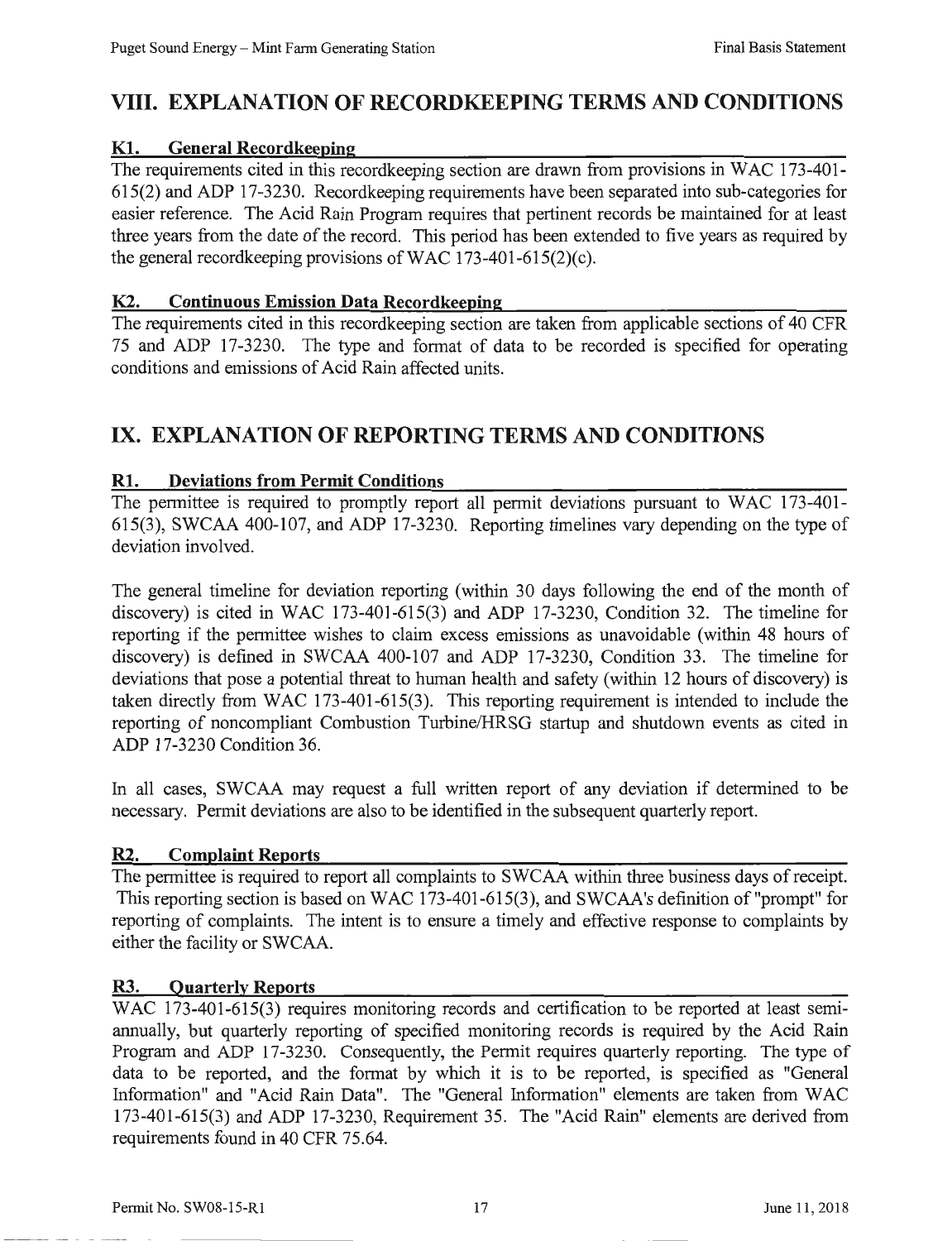### **R4. Semi-Annual Reports**

The permittee is required to submit a list of all deviations from permit conditions that have occurred in the preceding semi-annual period consistent with WAC 173-401-615(3). A Responsible Official must certify all reports previously submitted during the preceding semi-annual period if they have not otherwise been certified. No semi-annual report is necessary if all required information has been included in corresponding quarterly reports.

### **RS. Emission Inventory Reports**

This reporting requirement is drawn from SWCAA 400-105 and ADP 17-3230, Condition 31. The permittee is required to submit an emissions inventory report to SWCAA by March 15<sup>th</sup> for the previous calendar year. A complete emissions inventory includes quantification of emissions from all emission units at the facility. SWCAA's Executive Director may extend the submittal date by up to 60 days, pursuant to SWCAA 400-105(1).

# **R6. Annual Compliance Certification**

The permittee is required to report and certify compliance with all permit terms and conditions on an annual basis pursuant to SWCAA 401-630(5) and 40 CFR 72.90 (for the Combustion Turbine/HRSG). The permittee is required by 40 CFR  $60.11(g)$  to consider credible evidence when submitting compliance certifications for NSPS affected units (Combustion Turbine/HRSG).

In the annual compliance certification for each Acid Rain affected unit, the permittee or designated representative must indicate whether the unit held allowances in its compliance subaccount not less than the unit's total  $SO_2$  emissions during the calendar year covered by the annual report. The permittee is required to indicate in the certification whether the monitoring plan is current, the monitors are properly certified, and all emissions were accounted for by either direct monitoring or missing data procedures.

# **R7. Fuel Sulfur Content Reports**

This reporting requirement is taken directly from ADP 17-3230, Condition 37. The permittee is required to submit fuel sulfur content monitoring results for the combustion turbine (ADP 17-3230, Condition 29) to SWCAA within 45 days of test completion.

### **RS. Emission Test Reports**

This reporting requirement is taken from ADP 17-3230, Condition 37 and Appendices A, Band E. The permittee is required to notify SWCAA in advance of all required emission testing and submit a comprehensive test plan prior to testing. Emission test results and contemporaneous operational data must be reported to SWCAA within 45 days of test completion.

# **R9. Combustion Turbine/HRSG NOx Emission Trial Reports**

This reporting requirement is taken from ADP 17-3230, Condition 37 and Appendix C. Emission test results and associated operational data must be reported to SWCAA within 45 days of test completion.

### **RlO. General Acid Rain Reports**

This reporting requirement incorporates general Acid Rain reporting requirements found in 40 GFR 75.60, 75.61 and 75.63. Advance notification within specified time periods is required for the date each unit commences commercial operation, CEMS/COMS certification and recertification tests, and relative accuracy test audits for Acid Rain affected units. The reports identified in 40 CFR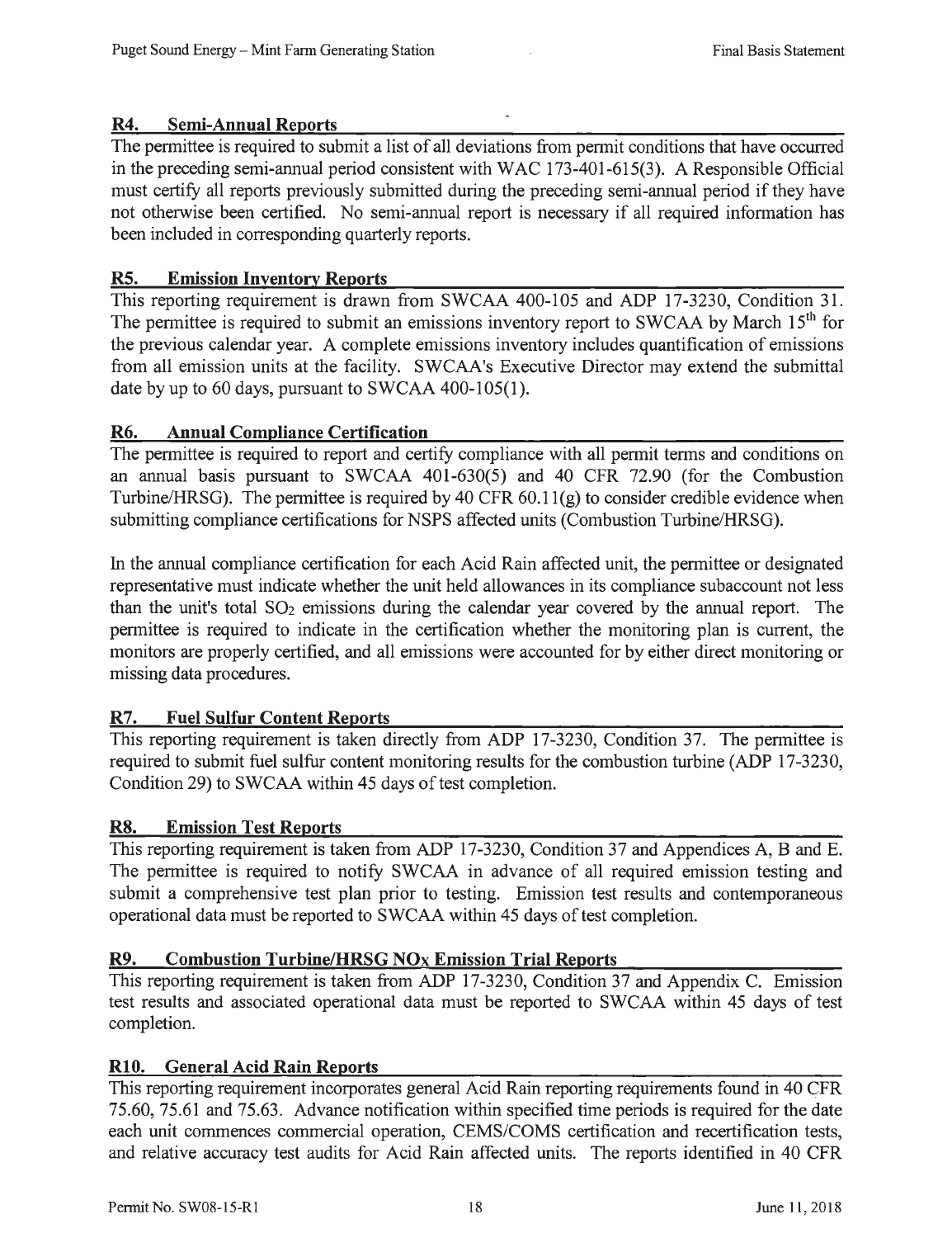75.61 and 75.63 concern notification and application for CEMS certification and recertification for affected units. An application for certification or recertification is required for Acid Rain affected units. Each certification application is to be submitted in electronic or paper format as specified by the EPA Administrator.

# **X. COMPLIANCE HISTORY**

SWCAA has not issued any Field Notices of Correction (FNOC) and/or Field Notices of Violation (FNOV) to Mint Farm during the last permit term.

# **XI. TITLE V PERMIT ACTIONS**

#### **1. Current Permitting Action**

#### **Renewal Permit (SWOS-15-Rl)**

| Application received:    | June 12, 2015     |
|--------------------------|-------------------|
| Application complete:    | July 2, 2015      |
| Application sent to EPA: | July 2, 2015      |
| Draft permit issued:     | February 22, 2018 |
| Proposed permit issued:  | April 11, 2018    |
| Final permit issued:     | June 11, 2018     |
|                          |                   |

#### **2. Previous Permitting Actions**

#### **Initial Permit (SWOS-15-RO)**

| Application received:    | September 9, 2008  |
|--------------------------|--------------------|
| Application complete:    | September 19, 2008 |
| Application sent to EPA: | September 24, 2008 |
| Draft permit issued:     | April 25, 2011     |
| Proposed permit issued:  | June 7, 2011       |
| Final permit issued:     | June 13, 2011      |

# **XII. PERMIT APPENDICES**

### **Appendix A Combustion Turbine/HRSG - Emission Testing Requirements**

Appendix A contains an emission testing protocol to be used when conducting periodic testing of the Combustion Turbine/HRSG. The testing protocol is taken directly from ADP 17-3230, Appendix A *Emission Testing Requirements Combustion Turbine/HRSG.* 

### **Appendix B Combustion Turbine/HRSG - Continuous Monitoring Requirements**

Appendix B contains performance specifications for the continuous monitoring systems installed on the Combustion Turbine/HRSG. The specifications are applicable to the CEMS for  $NO<sub>X</sub>$ ,  $O<sub>2</sub>$ , and CO, and the PEMS for NH3. The performance specifications are taken directly from ADP 17-3230, Appendix B *Continuous Monitoring Requirements Combustion Turbine/HRSG.*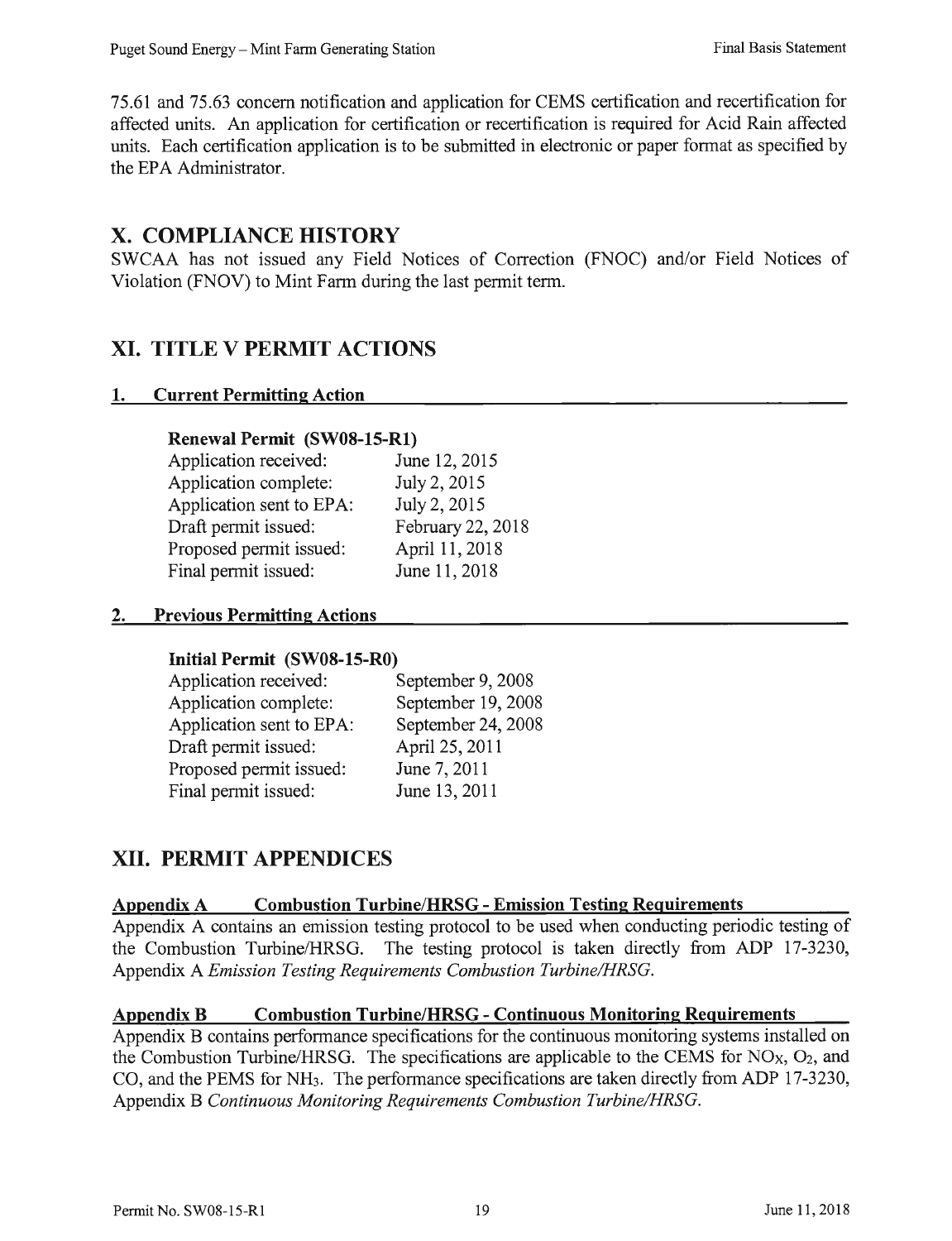#### **Appendix C Combustion Turbine/HRSG - Fuel Sulfur Monitoring Requirements**

Appendix C contains a monitoring protocol to be used in determining the fuel sulfur content of fuel gas fired in the Combustion Turbine/HRSG. The testing protocol is taken directly from ADP 17- 3230, Appendix D *Fuel Sulfur Monitoring Requirements Combustion Turbine!HRSG.* 

#### **Appendix D Combustion Turbine/HRSG - NOx Control System Emission Trials**

Appendix **D** contains a testing protocol to be used in determining the contemporaneous relationship between  $NO<sub>x</sub>$  and  $NH<sub>3</sub>$  emission concentrations over a range of operating conditions in the Combustion Turbine/HRSG. The monitoring protocol is taken directly from ADP 17-3230, Appendix C *NOx Control System Emission Trials Combustion Turbine/HRSG.* 

#### **Appendix E Acid Rain Permit No. SW-ARP-3-Rl**

Appendix E contains Mint Farm's renewal Acid Rain Application and Pennit. The renewal permit (SW-ARP-3-R1) will be issued concurrent with this Air Operating Permit, and will remain effective through the expiration date of this Air Operating Permit.

# **XIII. RESPONSE TO PUBLIC COMMENT**

SWCAA issued a draft of AOP SW08-15-Rl on February 22, 2018. Notice of the draft permit was sent to EPA and affected states on February 22, 2018. No comment was received from EPA or any affected state.

A 30 day public comment period was provided for the draft pennit. Notice of the comment period was published in the local newspaper ofrecord on February 27, 2018 and in the Washington Permit Register on February 23, 2018. The public comment period closed on March 29, 2018. Public comment on the draft permit was received from the following parties:

*Robert Kaminski, citizen (email-212712018) Merna Blagg, citizen (letter* - *31512018)* 

### COMMENTS / COMMENT RESPONSE:

*1) In permitting and environmental impact statement scoping, please include upstream gas emissions and pollution for these projects. This includes greenhouse gas emissions from extraction and distribution, hazardous chemical release from wells and pipelines, and climate impacts of all these. (Kaminski)* 

SWCAA Response: The current action is a renewal of the Air Operating Pennit for an existing natural gas fired electrical generating station. Pursuant to RCW 43.21C.0381, decisions pertaining to the issuance, renewal, reopening, or revisions of an air operating permit are not subject to the general requirements of SEPA. Therefore, no determination or impact statement was prepared for this action.